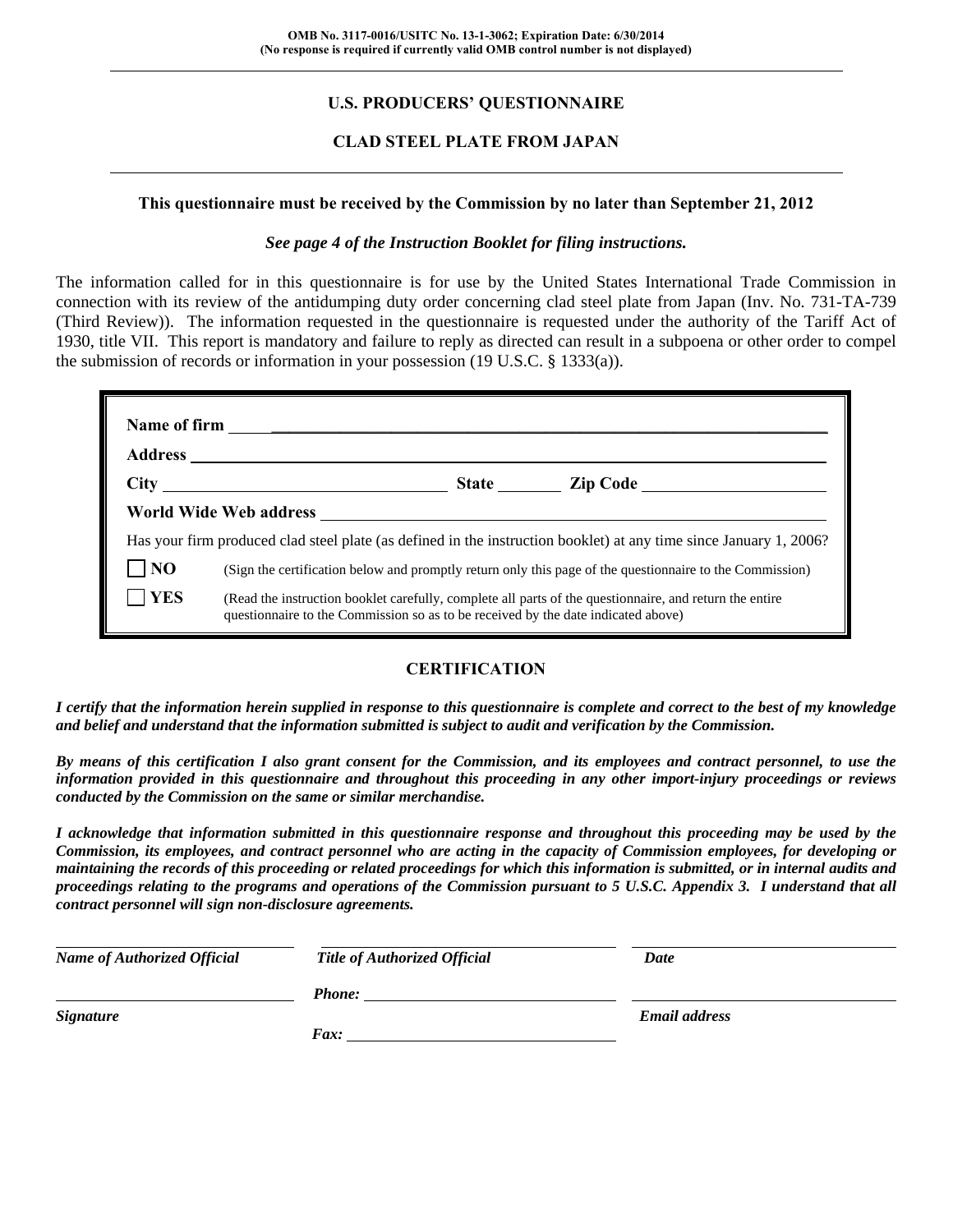## **PART I.—GENERAL INFORMATION**

l

The questions in this questionnaire have been reviewed with market participants to ensure that issues of concern are adequately addressed and that data requests are sufficient, meaningful, and as limited as possible. Public reporting burden for this questionnaire is estimated to average 50 hours per response, including the time for reviewing instructions, searching existing data sources, gathering the data needed, and completing and reviewing the questionnaire. Send comments regarding the accuracy of this burden estimate or any other aspect of this collection of information, including suggestions for reducing the burden, to the Office of Investigations, U.S. International Trade Commission, 500 E Street, SW, Washington, DC 20436.

I-1. **OMB statistics.--**Please provide the following information: the time required by your firm to complete this questionnaire; the cost to your firm to complete this questionnaire; and any comments you may have for improving this questionnaire in general or the clarity of specific questions.

| Time          | hours   |
|---------------|---------|
| $\text{Cost}$ | dollars |
| Comments:     |         |

- I-2. **Establishments covered.--**Provide the name and address of establishment(s) covered by this questionnaire (see page 3 of the instruction booklet for reporting guidelines). If your firm is publicly traded, please specify the stock exchange and trading symbol.
- I-3. **Position regarding continuation of order.--**Do you support or oppose continuation of the antidumping duty order currently in place for clad steel plate from the following countries?

| Japan | $\Box$ Support $\Box$ Oppose | $\Box$ Take no position |
|-------|------------------------------|-------------------------|
|       |                              |                         |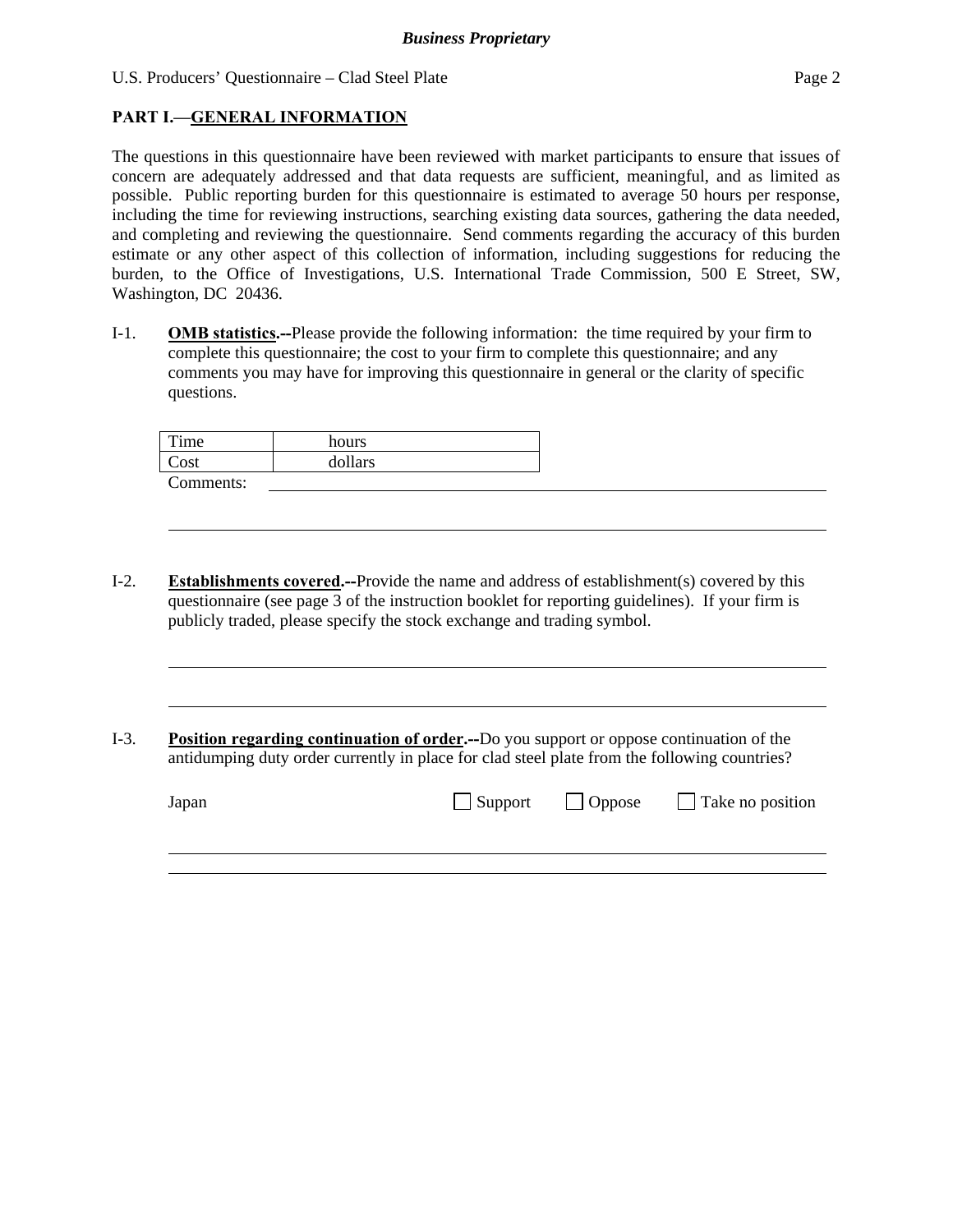| U.S. Producers' Questionnaire - Clad Steel Plate | Page 3 |
|--------------------------------------------------|--------|
|--------------------------------------------------|--------|

# **PART I.--GENERAL INFORMATION***--Continued*

| Yes--List the following information.<br>N <sub>o</sub><br><b>Address</b><br>Firm name<br>Related SUBJECT importers/exporters.--Does your firm have any related firms, either<br>$I-5.$<br>domestic or foreign, that are engaged in importing clad steel plate from Japan into the United<br>States or that are engaged in exporting clad steel plate from Japan to the United States?<br>$\neg$ No<br>$\Box$ Yes--List the following information.<br>Firm name<br><b>Address</b><br>Affiliation<br>Related NONSUBJECT importers/exporters.--Does your firm have any related firms, either<br>I-6.<br>domestic or foreign, that are engaged in importing clad steel plate from countries other than Japan<br>into the United States or that are engaged in exporting clad steel plate from countries other than<br>Japan to the United States?<br>No |                                      | <b>Extent of ownership</b> |
|-----------------------------------------------------------------------------------------------------------------------------------------------------------------------------------------------------------------------------------------------------------------------------------------------------------------------------------------------------------------------------------------------------------------------------------------------------------------------------------------------------------------------------------------------------------------------------------------------------------------------------------------------------------------------------------------------------------------------------------------------------------------------------------------------------------------------------------------------------|--------------------------------------|----------------------------|
|                                                                                                                                                                                                                                                                                                                                                                                                                                                                                                                                                                                                                                                                                                                                                                                                                                                     |                                      |                            |
|                                                                                                                                                                                                                                                                                                                                                                                                                                                                                                                                                                                                                                                                                                                                                                                                                                                     |                                      |                            |
|                                                                                                                                                                                                                                                                                                                                                                                                                                                                                                                                                                                                                                                                                                                                                                                                                                                     |                                      |                            |
|                                                                                                                                                                                                                                                                                                                                                                                                                                                                                                                                                                                                                                                                                                                                                                                                                                                     |                                      |                            |
|                                                                                                                                                                                                                                                                                                                                                                                                                                                                                                                                                                                                                                                                                                                                                                                                                                                     |                                      |                            |
|                                                                                                                                                                                                                                                                                                                                                                                                                                                                                                                                                                                                                                                                                                                                                                                                                                                     |                                      |                            |
|                                                                                                                                                                                                                                                                                                                                                                                                                                                                                                                                                                                                                                                                                                                                                                                                                                                     |                                      |                            |
|                                                                                                                                                                                                                                                                                                                                                                                                                                                                                                                                                                                                                                                                                                                                                                                                                                                     |                                      |                            |
|                                                                                                                                                                                                                                                                                                                                                                                                                                                                                                                                                                                                                                                                                                                                                                                                                                                     |                                      |                            |
|                                                                                                                                                                                                                                                                                                                                                                                                                                                                                                                                                                                                                                                                                                                                                                                                                                                     |                                      |                            |
|                                                                                                                                                                                                                                                                                                                                                                                                                                                                                                                                                                                                                                                                                                                                                                                                                                                     |                                      |                            |
|                                                                                                                                                                                                                                                                                                                                                                                                                                                                                                                                                                                                                                                                                                                                                                                                                                                     |                                      |                            |
|                                                                                                                                                                                                                                                                                                                                                                                                                                                                                                                                                                                                                                                                                                                                                                                                                                                     |                                      |                            |
|                                                                                                                                                                                                                                                                                                                                                                                                                                                                                                                                                                                                                                                                                                                                                                                                                                                     | Yes--List the following information. |                            |
| Firm name and country<br><b>Address</b><br>Affiliation                                                                                                                                                                                                                                                                                                                                                                                                                                                                                                                                                                                                                                                                                                                                                                                              |                                      |                            |
|                                                                                                                                                                                                                                                                                                                                                                                                                                                                                                                                                                                                                                                                                                                                                                                                                                                     |                                      |                            |
|                                                                                                                                                                                                                                                                                                                                                                                                                                                                                                                                                                                                                                                                                                                                                                                                                                                     |                                      |                            |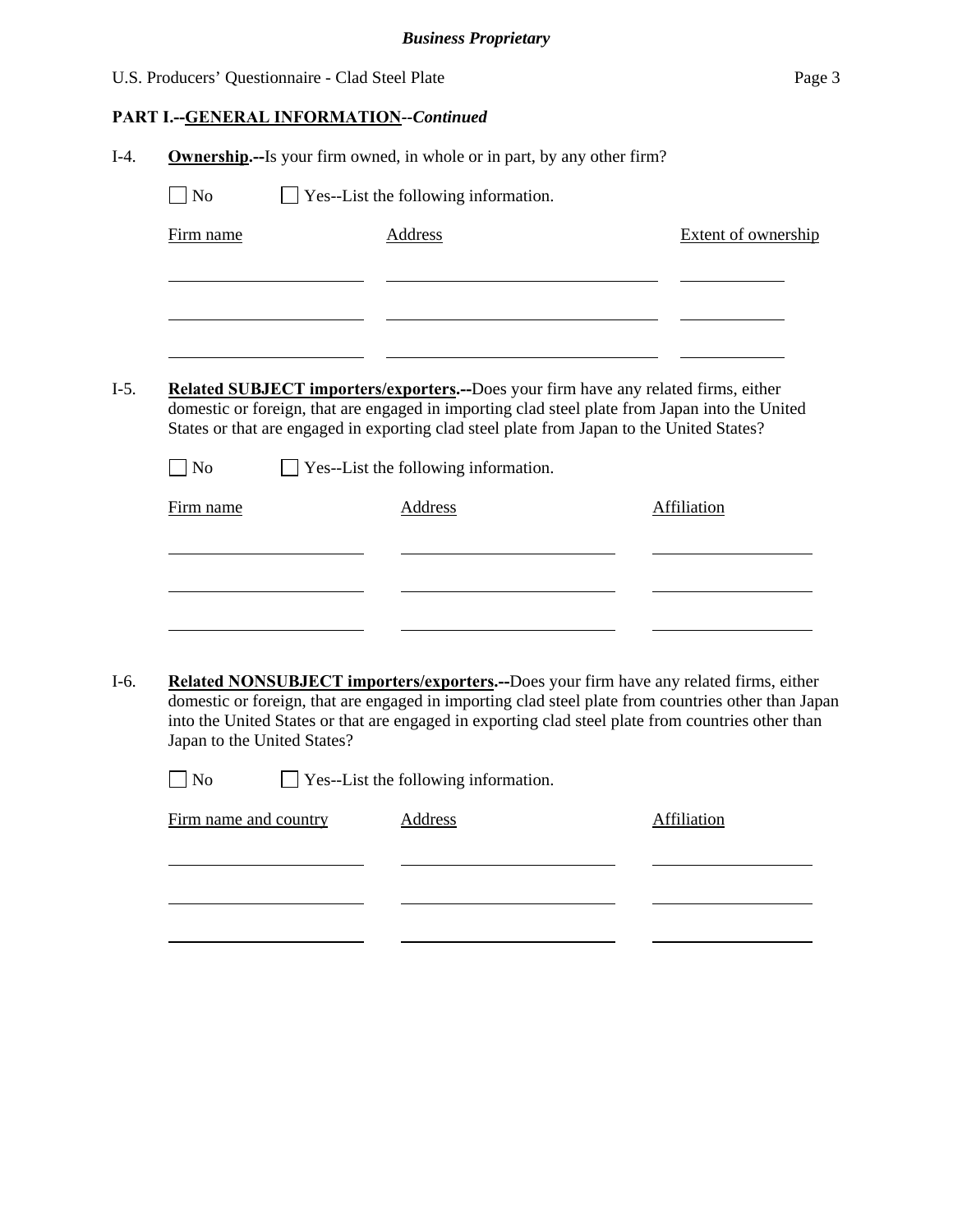## **PART I.--GENERAL INFORMATION***--Continued*

I-7. **Related producers.--**Does your firm have any related firms, either domestic or foreign, that are engaged in the production of clad steel plate?

| Firm name         | Address                                                                                             | Affiliation |
|-------------------|-----------------------------------------------------------------------------------------------------|-------------|
|                   |                                                                                                     |             |
|                   |                                                                                                     |             |
|                   |                                                                                                     |             |
|                   |                                                                                                     |             |
|                   |                                                                                                     |             |
|                   | <b>Business plan.--In Parts II and IV of this questionnaire we request a copy of your company's</b> |             |
|                   |                                                                                                     |             |
|                   | business plan. Does your company or any related firm have a business plan or any internal           |             |
|                   | documents that describe, discuss, or analyze expected market conditions for clad steel plate?       |             |
|                   |                                                                                                     |             |
| $\blacksquare$ No | □ Yes--Please provide the requested documents. If you are not providing the                         |             |
|                   | requested documents, please explain why not.                                                        |             |
|                   |                                                                                                     |             |
|                   |                                                                                                     |             |
|                   |                                                                                                     |             |
|                   |                                                                                                     |             |
|                   |                                                                                                     |             |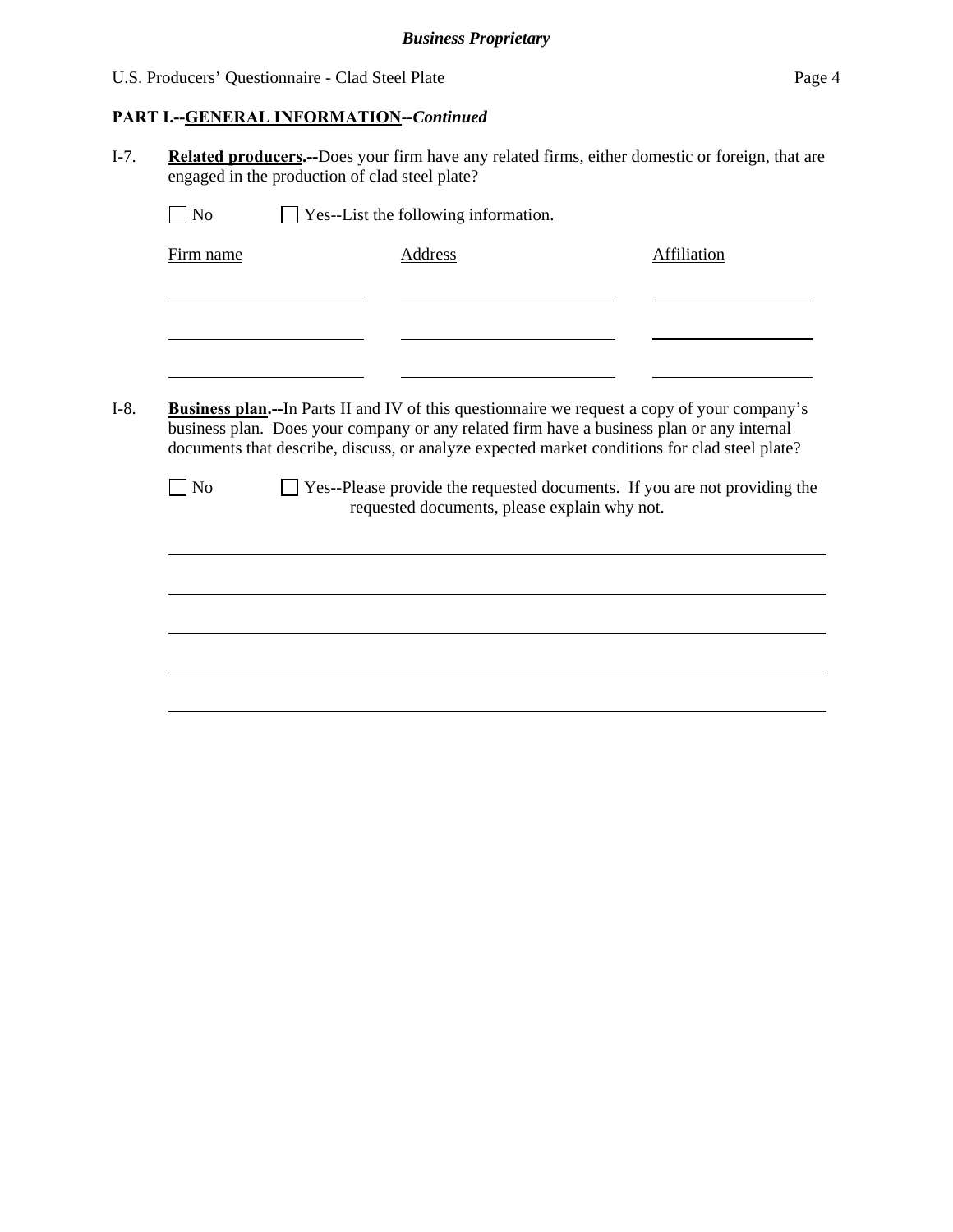## **PART II.--TRADE AND RELATED INFORMATION**

Further information on this part of the questionnaire can be obtained from Angela Newell (202-708-5409, angela.newell@usitc.gov). **Supply all data requested on a calendar-year basis**.

II-1. **Contact information.**-- Please identify the responsible individual and the manner by which Commission staff may contact that individual regarding the confidential information submitted in part II.

| Name      |  |
|-----------|--|
| Title     |  |
| Email     |  |
| Telephone |  |
| Fax       |  |

II-2. **Changes in operations.--**Please indicate whether your firm has experienced any of the following changes in relation to the production of clad steel plate since January 1, 2006.

| (check as many as appropriate) (please describe) |                                                                                                                      |
|--------------------------------------------------|----------------------------------------------------------------------------------------------------------------------|
|                                                  |                                                                                                                      |
|                                                  |                                                                                                                      |
|                                                  |                                                                                                                      |
|                                                  |                                                                                                                      |
|                                                  |                                                                                                                      |
|                                                  |                                                                                                                      |
|                                                  |                                                                                                                      |
|                                                  |                                                                                                                      |
|                                                  |                                                                                                                      |
|                                                  |                                                                                                                      |
|                                                  |                                                                                                                      |
|                                                  |                                                                                                                      |
| prolonged shutdowns or                           | <u> 1989 - Johann Stein, marwolaethau a bhann an t-Amhair ann an t-Amhair an t-Amhair an t-Amhair an t-Amhair an</u> |
| production curtailments                          |                                                                                                                      |
|                                                  |                                                                                                                      |
|                                                  |                                                                                                                      |
|                                                  |                                                                                                                      |
|                                                  |                                                                                                                      |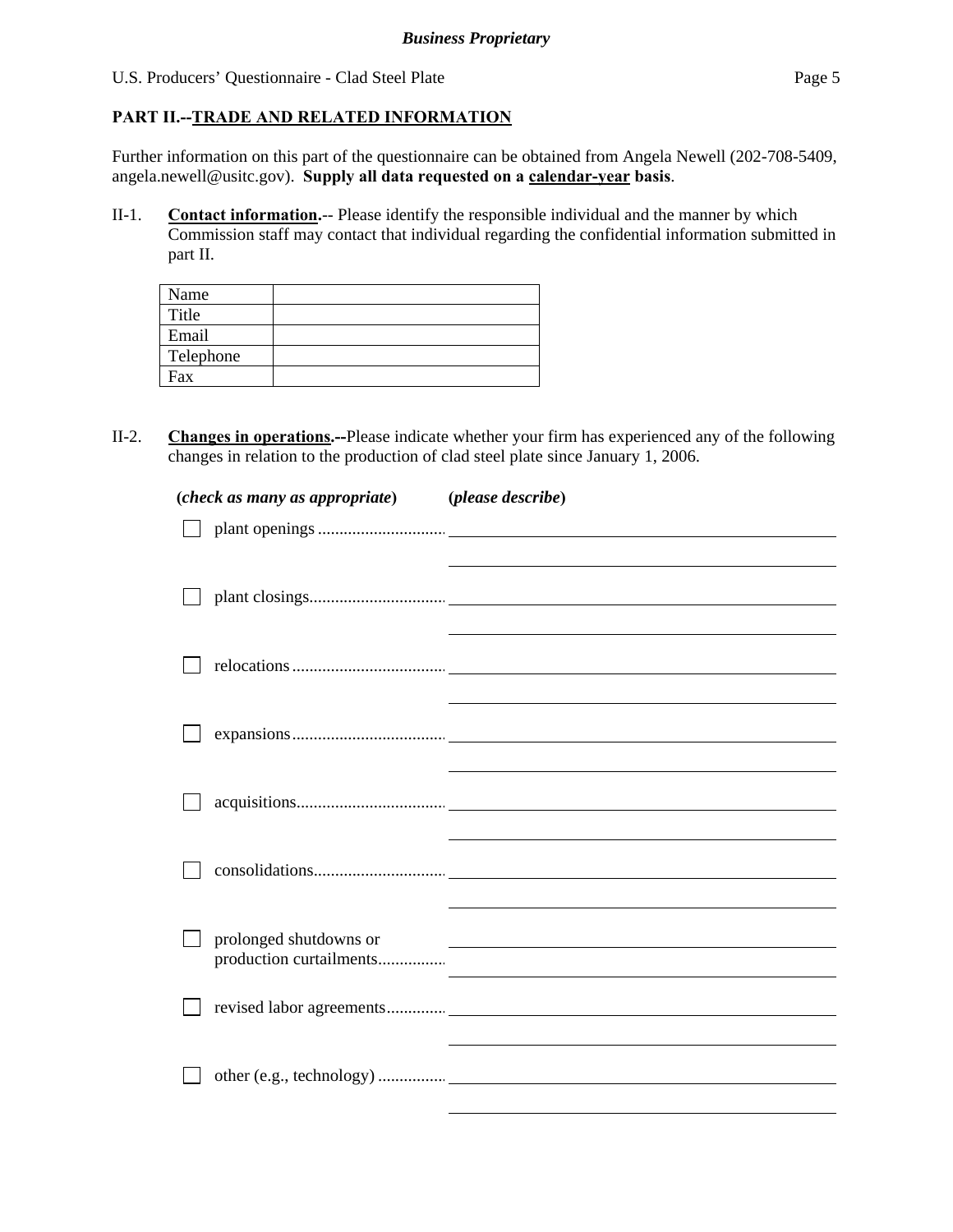#### *Business Proprietary*

#### U.S. Producers' Questionnaire - Clad Steel Plate Page 6

#### **PART II.--TRADE AND RELATED INFORMATION***--Continued*

- II-3. **Anticipated changes in operations.--**Does your firm anticipate any changes in the character of your operations or organization (as noted above) relating to the production of clad steel plate in the future?
	- No  $\Box$  Yes--Supply details as to the time, nature, and significance of such changes and provide underlying assumptions, along with relevant portions of business plans or other supporting documentation that address this issue. **Include in your response a specific projection of your firm's capacity to produce clad steel plate (in short tons) for 2012 and 2013.**

II-4. **Anticipated changes in operations in the event the order is revoked.--**Would your firm anticipate any changes in the character of your operations or organization (as noted above) relating to the production of clad steel plate in the future if the antidumping duty order on clad steel plate from Japan were to be revoked?

l

l

 $\Box$  No  $\Box$  Yes--Supply details as to the time, nature, and significance of such changes and provide underlying assumptions, along with relevant portions of business plans or other supporting documentation that address this issue. **Include in your response a specific projection of your firm's capacity to produce clad steel plate (in short tons) for 2012 and 2013.**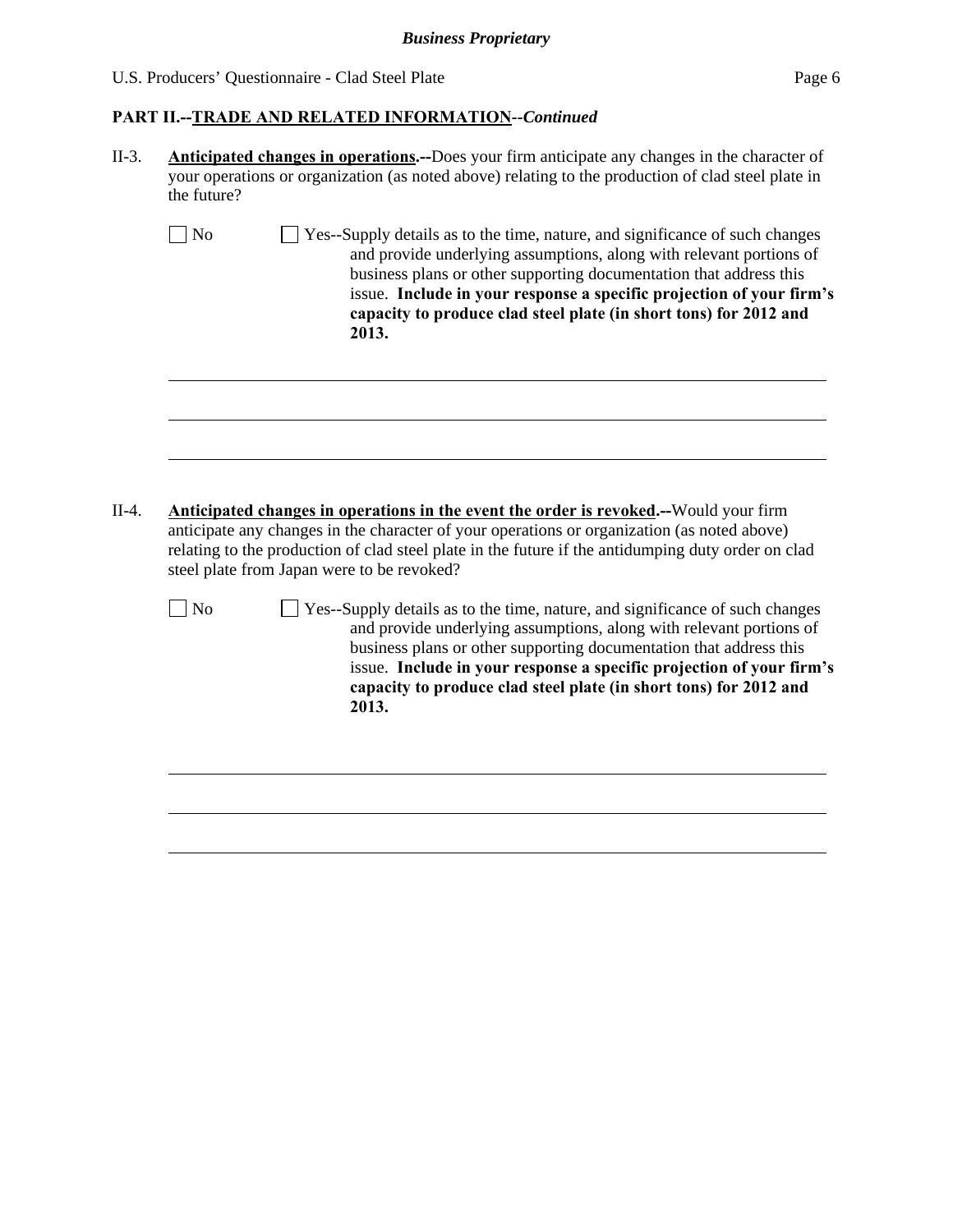#### **PART II.--TRADE AND RELATED INFORMATION***--Continued*

II-5. **Same equipment, machinery, and workers.--**Has your firm since 2006 produced, or does your firm anticipate producing in the future, other products on the same equipment and machinery used in the production of clad steel plate and/or using the same production and related workers employed to produce clad steel plate?

l

l

No Ses-List the following information and report your firm's combined production capacity and production of these products and clad steel plate in the periods indicated**.**

| <b>Product</b>   | <b>Period</b> | Basis for allocation of capacity and<br>employment data (indicate if different) |
|------------------|---------------|---------------------------------------------------------------------------------|
| Clad steel plate |               |                                                                                 |
|                  |               |                                                                                 |
|                  |               |                                                                                 |

|                                              |      |      |      | (Quantity in short tons) |      |      |      |                               |
|----------------------------------------------|------|------|------|--------------------------|------|------|------|-------------------------------|
| <b>Item</b>                                  | 2006 | 2007 | 2008 | 2009                     | 2010 | 2011 | 2011 | Jan.-Jun.   Jan.-Jun.<br>2012 |
| <b>Overall production</b><br>capacity        |      |      |      |                          |      |      |      |                               |
| <b>Production of:</b><br>Subject merchandise |      |      |      |                          |      |      |      |                               |
| Other product 1                              |      |      |      |                          |      |      |      |                               |
| Other product 2                              |      |      |      |                          |      |      |      |                               |

- II-6. **Constraints on production.--**Please describe the constraint(s) that set the limit(s) on your production capacity.
- II-7. **Production shifting.--**Is your firm able to switch production between clad steel plate and other products in response to a relative change in the price of clad steel plate vis-à-vis the price of other products, using the same equipment and/or labor?

| N <sub>0</sub> | $\Box$ Yes--Please identify the other products, the approximate time and cost |
|----------------|-------------------------------------------------------------------------------|
|                | involved in switching, and the minimum relative price change required         |
|                | for your firm to switch production to or from clad steel plate.               |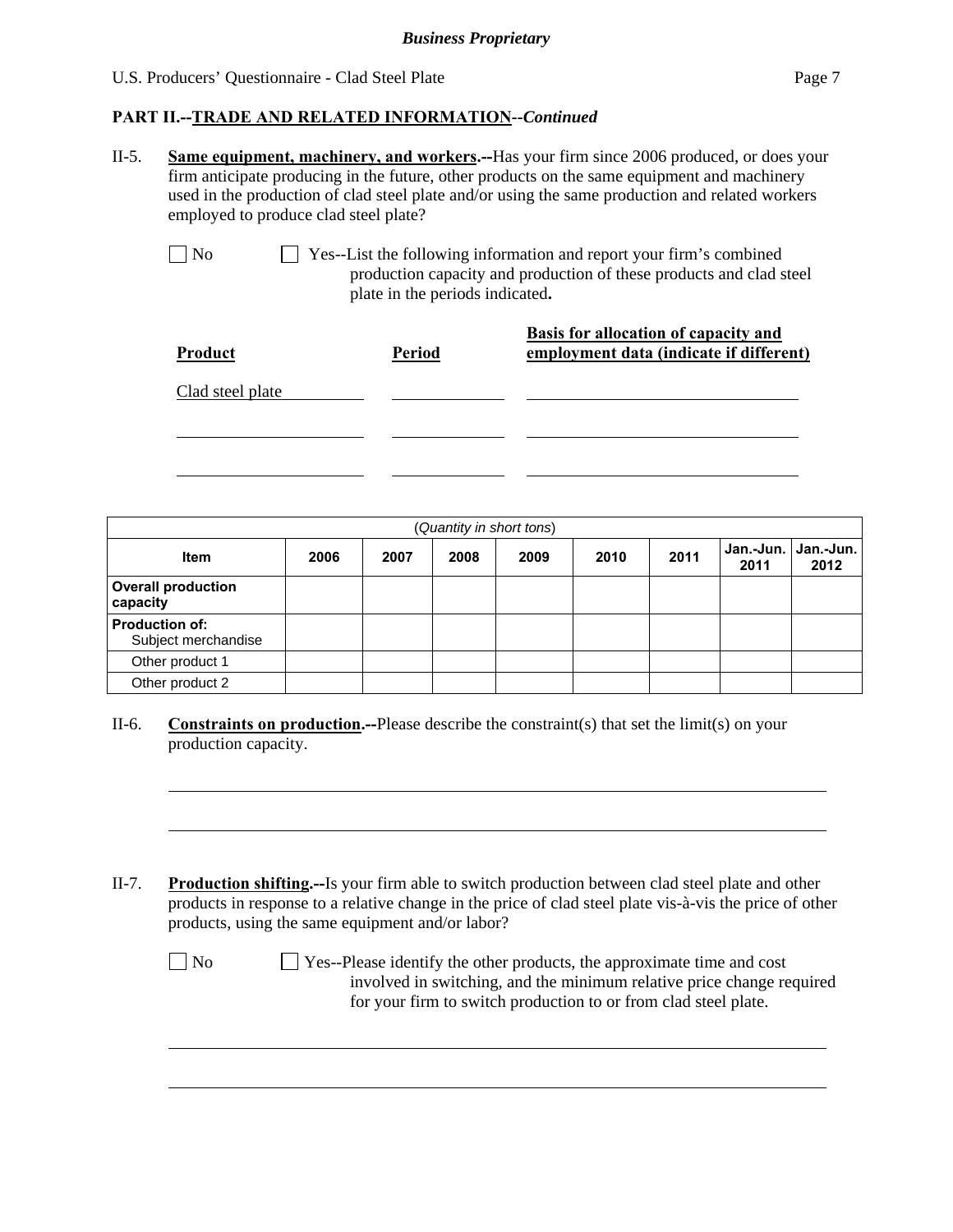## **PART II.--TRADE AND RELATED INFORMATION***--Continued*

II-8. **Trade data.--**Report your firm's production capacity, production, shipments, inventories, and employment related to the production of clad steel plate in your U.S. establishment(s) during the specified periods. (See definitions in the instruction booklet.)

| Quantity (in short tons) and value (in \$1,000)                                                                                                                                                                                                                                                                            |               |      |      |      |      |      |      |              |
|----------------------------------------------------------------------------------------------------------------------------------------------------------------------------------------------------------------------------------------------------------------------------------------------------------------------------|---------------|------|------|------|------|------|------|--------------|
|                                                                                                                                                                                                                                                                                                                            | Calendar year |      |      |      |      |      |      | January-June |
| <b>Item</b>                                                                                                                                                                                                                                                                                                                | 2006          | 2007 | 2008 | 2009 | 2010 | 2011 | 2011 | 2012         |
| Average production capacity <sup>1</sup><br>(quantity) (A)                                                                                                                                                                                                                                                                 |               |      |      |      |      |      |      |              |
| <b>Beginning-of-period inventories</b><br>(quantity) (B)                                                                                                                                                                                                                                                                   |               |      |      |      |      |      |      |              |
| Production (quantity) (C)                                                                                                                                                                                                                                                                                                  |               |      |      |      |      |      |      |              |
| U.S. shipments:<br><b>Commercial shipments:</b><br>quantity (D)                                                                                                                                                                                                                                                            |               |      |      |      |      |      |      |              |
| value (E)                                                                                                                                                                                                                                                                                                                  |               |      |      |      |      |      |      |              |
| Internal consumption: <sup>2</sup><br>quantity (F)                                                                                                                                                                                                                                                                         |               |      |      |      |      |      |      |              |
| value (G)                                                                                                                                                                                                                                                                                                                  |               |      |      |      |      |      |      |              |
| Transfers to related firms: <sup>2</sup><br>quantity (H)                                                                                                                                                                                                                                                                   |               |      |      |      |      |      |      |              |
| value (I)                                                                                                                                                                                                                                                                                                                  |               |      |      |      |      |      |      |              |
| Export shipments: <sup>3</sup><br>quantity (J)                                                                                                                                                                                                                                                                             |               |      |      |      |      |      |      |              |
| value (K)                                                                                                                                                                                                                                                                                                                  |               |      |      |      |      |      |      |              |
| <b>End-of-period inventories</b><br>(quantity) (L)                                                                                                                                                                                                                                                                         |               |      |      |      |      |      |      |              |
| <b>Channels of distribution:</b><br>U.S. shipments to distributors<br>$(quantity)$ (M)                                                                                                                                                                                                                                     |               |      |      |      |      |      |      |              |
| U.S. shipments to end users<br>(quantity) (N)                                                                                                                                                                                                                                                                              |               |      |      |      |      |      |      |              |
| <b>Employment data:</b><br>Average number of PRWs<br>$(number)$ (O)                                                                                                                                                                                                                                                        |               |      |      |      |      |      |      |              |
| Hours worked by PRWs<br>$(1,000$ hours) $(P)$                                                                                                                                                                                                                                                                              |               |      |      |      |      |      |      |              |
| Wages paid to PRWs (value)<br>(Q)                                                                                                                                                                                                                                                                                          |               |      |      |      |      |      |      |              |
| $\frac{1}{1}$ The production capacity (see definitions in instruction booklet) reported is based on operating $\frac{1}{1}$ hours per week,<br>weeks per year. Please describe the methodology used to calculate production capacity, and explain any changes in<br>reported capacity (use additional pages as necessary). |               |      |      |      |      |      |      |              |

 $^2$  Internal consumption and transfers to related firms should be valued at fair market value. In the event that you use a different basis for valuing these transactions, please specify that basis (e.g., cost, cost plus, etc.) and provide value data using that basis for each of the periods noted above:  $\overline{a}$ 

 $3$  Identify your principal export markets:  $\Box$ 

 $\overline{a}$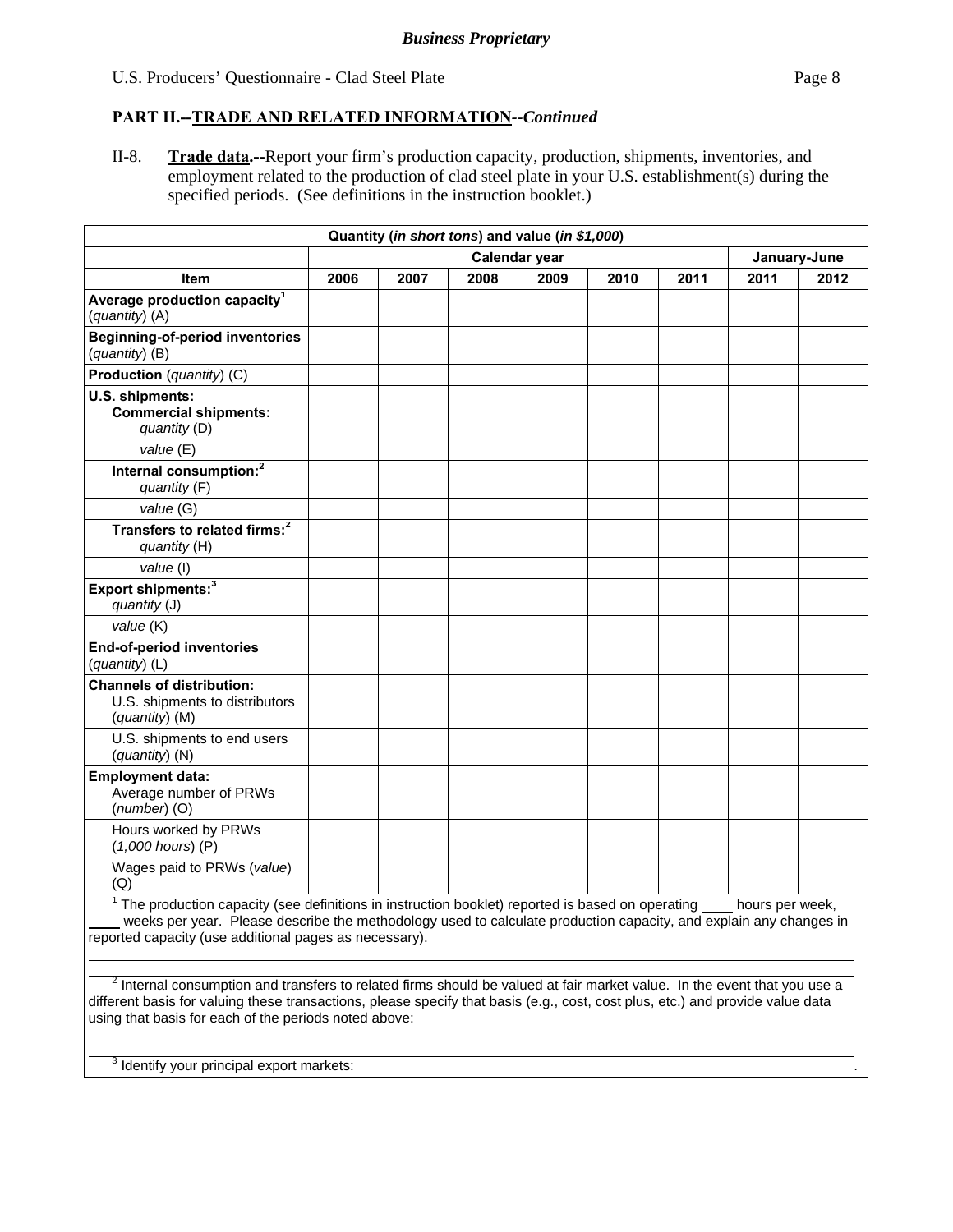## **PART II.--TRADE AND RELATED INFORMATION***--Continued*

#### II-9. **Reconciliation of trade data.--**

l

l

(a) Please note that the quantities reported in question II-8 should reconcile as follows in each period (i.e., in each column):

| Reconciliation              |                                                                  |  |
|-----------------------------|------------------------------------------------------------------|--|
| $B + C - D - F - H - J = L$ | Do these data reconcile? $\Box$ Yes $\Box$ No--Please<br>explain |  |
| $D + F + H = M + N$         | Do these data reconcile? $\Box$ Yes $\Box$ No--Please<br>explain |  |

(b) Please note that the quantities reported for end-of-period inventories should equal the beginning-of-period inventories reported in the subsequent calendar year (i.e., line L of year 2006 should equal line B of year 2007). Do these data reconcile for each adjacent calendar year?

II-10. **Transfers to related firms.--**If you reported transfers to related firms in question II-8, please indicate the nature of the relationship between your firm and the related firms (e.g., joint venture, wholly owned subsidiary), whether the transfers were priced at market value or by a non-market formula, whether your firm retained marketing rights to all transfers, and whether the related firms also processed inputs from sources other than your firm.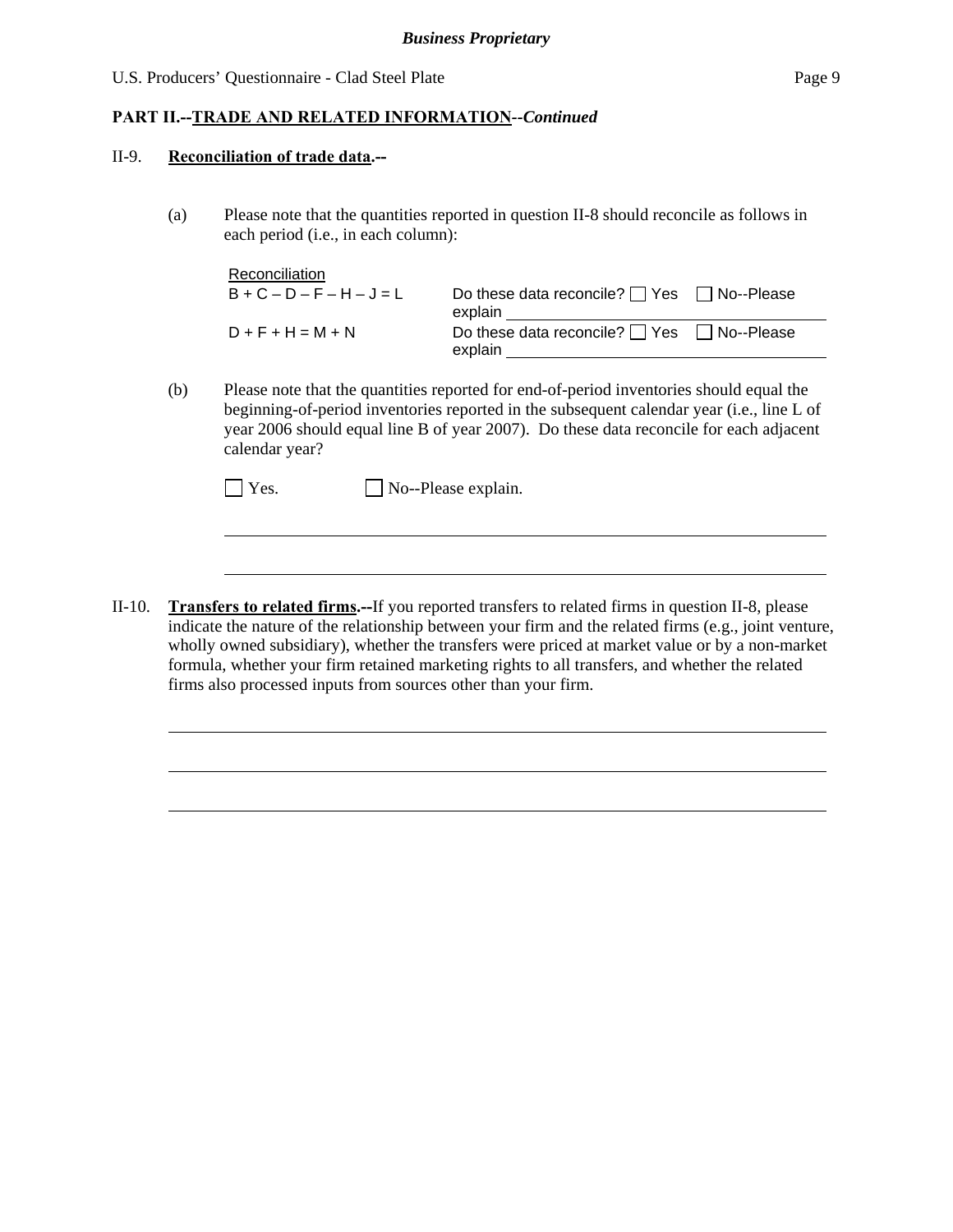#### **PART II.--TRADE AND RELATED INFORMATION***--Continued*

II-11. **U.S. shipments based on cladding materials.—**Report your firm's U.S. shipments of clad steel plate based on the cladding material for 2011. **Note that the total reported should correspond**  to the total U.S. shipments reported in question II-8 above  $(D + F + H =$  total U.S. **shipments).** 

| <b>Item</b>                                   | 2011       |
|-----------------------------------------------|------------|
| <b>Cladding materials:</b><br>Stainless steel | short tons |
| Nickel and nickel alloy                       | short tons |
| Titanium                                      | short tons |
| Other:                                        | short tons |
| Total                                         | short tons |

II-12. **U.S. shipments based on base metals.—**Report your firm's U.S. shipments of clad steel plate based on the base metal for 2011. **Note that the total reported should correspond to the total U.S.**  shipments reported in question II-8 above  $(D + F + H =$  total U.S. shipments).

| Item                                | 2011       |
|-------------------------------------|------------|
| <b>Base metals:</b><br>Carbon steel | short tons |
|                                     |            |
| Low alloy                           | short tons |
| Other:                              | short tons |
| Total                               | short tons |

II-13. **U.S. shipments based on total plate thickness.—**Report your firm's U.S. shipments of clad steel plate based on total plate thickness for 2011. **Note that the total reported should correspond to the total U.S. shipments reported in question II-8 above**  $(D + F + H = total$ **U.S. shipments).** 

| <b>Item</b>                                                           | 2011       |
|-----------------------------------------------------------------------|------------|
| Total plate thickness (backing<br>and cladding material<br>combined): |            |
| Less than or equal to 1 inch                                          | short tons |
| Greater than 1 inch but less<br>than or equal to 2 inches             | short tons |
| Greater than 2 inches                                                 | short tons |
| Total                                                                 | short tons |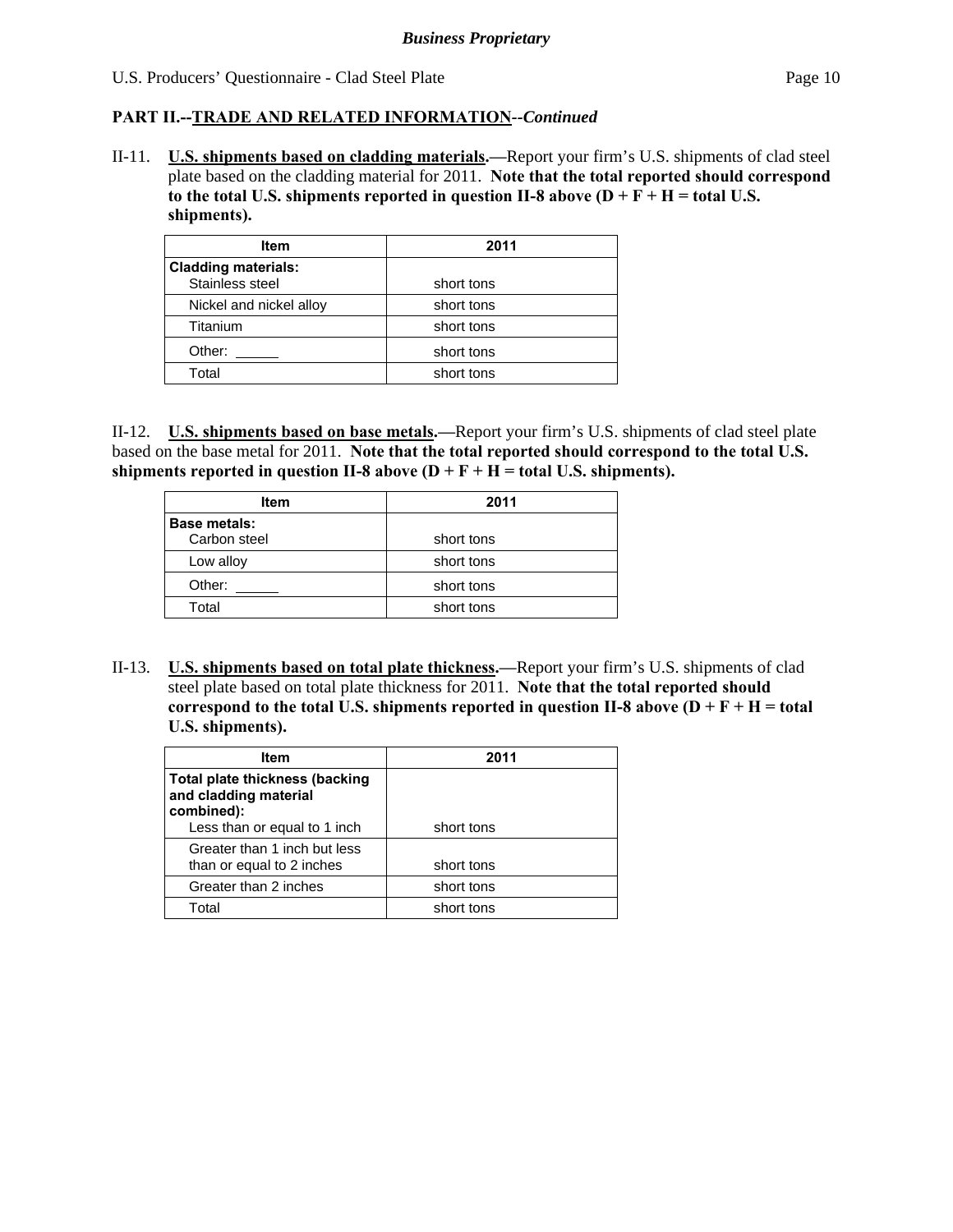## **PART II.--TRADE AND RELATED INFORMATION***--Continued*

II-14. **Purchases.--**Other than direct imports, has your firm otherwise purchased clad steel plate since January 1, 2006? (See definitions in the instruction booklet.)

No Ses-- Please indicate the reasons for your purchases (if your reasons differ by source, please elaborate) and report the quantity and value of such purchases below for the specified periods.

Reasons:

|                                                                                                                                                                                                                                                                                    |      |      |      | (Quantity in short tons, value in \$1,000) |      |      |                   |                   |
|------------------------------------------------------------------------------------------------------------------------------------------------------------------------------------------------------------------------------------------------------------------------------------|------|------|------|--------------------------------------------|------|------|-------------------|-------------------|
| <b>Item</b>                                                                                                                                                                                                                                                                        | 2006 | 2007 | 2008 | 2009                                       | 2010 | 2011 | Jan.-Jun.<br>2011 | Jan.-Jun.<br>2012 |
| PURCHASES FROM U.S.<br>IMPORTERS <sup>1</sup> OF CLAD<br>STEEL PLATE FROM.-<br>Japan:<br>quantity                                                                                                                                                                                  |      |      |      |                                            |      |      |                   |                   |
| value                                                                                                                                                                                                                                                                              |      |      |      |                                            |      |      |                   |                   |
| All other countries:<br>quantity                                                                                                                                                                                                                                                   |      |      |      |                                            |      |      |                   |                   |
| value                                                                                                                                                                                                                                                                              |      |      |      |                                            |      |      |                   |                   |
| <b>PURCHASES FROM</b><br>DOMESTIC PRODUCERS: <sup>2</sup><br>quantity                                                                                                                                                                                                              |      |      |      |                                            |      |      |                   |                   |
| value                                                                                                                                                                                                                                                                              |      |      |      |                                            |      |      |                   |                   |
| PURCHASES FROM OTHER<br>SOURCES:<br>quantity                                                                                                                                                                                                                                       |      |      |      |                                            |      |      |                   |                   |
| Value                                                                                                                                                                                                                                                                              |      |      |      |                                            |      |      |                   |                   |
| Please list the name of the importer(s) from which you purchased this product. If your suppliers differ by source, please identify<br>the source for each listed supplier.<br><sup>2</sup> Please list the name of the domestic producer(s) from which you purchased this product. |      |      |      |                                            |      |      |                   |                   |
|                                                                                                                                                                                                                                                                                    |      |      |      |                                            |      |      |                   |                   |
|                                                                                                                                                                                                                                                                                    |      |      |      |                                            |      |      |                   |                   |
| Toll production.--Since January 1, 2006, has your firm been involved in a toll agreement (see<br>$II-15.$                                                                                                                                                                          |      |      |      |                                            |      |      |                   |                   |

definition in the instruction booklet) regarding the production of clad steel plate?

| $\Box$ No<br>$\angle$ Yes--Name firm(s): |
|------------------------------------------|
|------------------------------------------|

II-16. **FTZ.--**Does your firm produce clad steel plate in a foreign trade zone (FTZ)?

 $\Box$  No  $\Box$  Yes--Identify FTZ(s):  $\Box$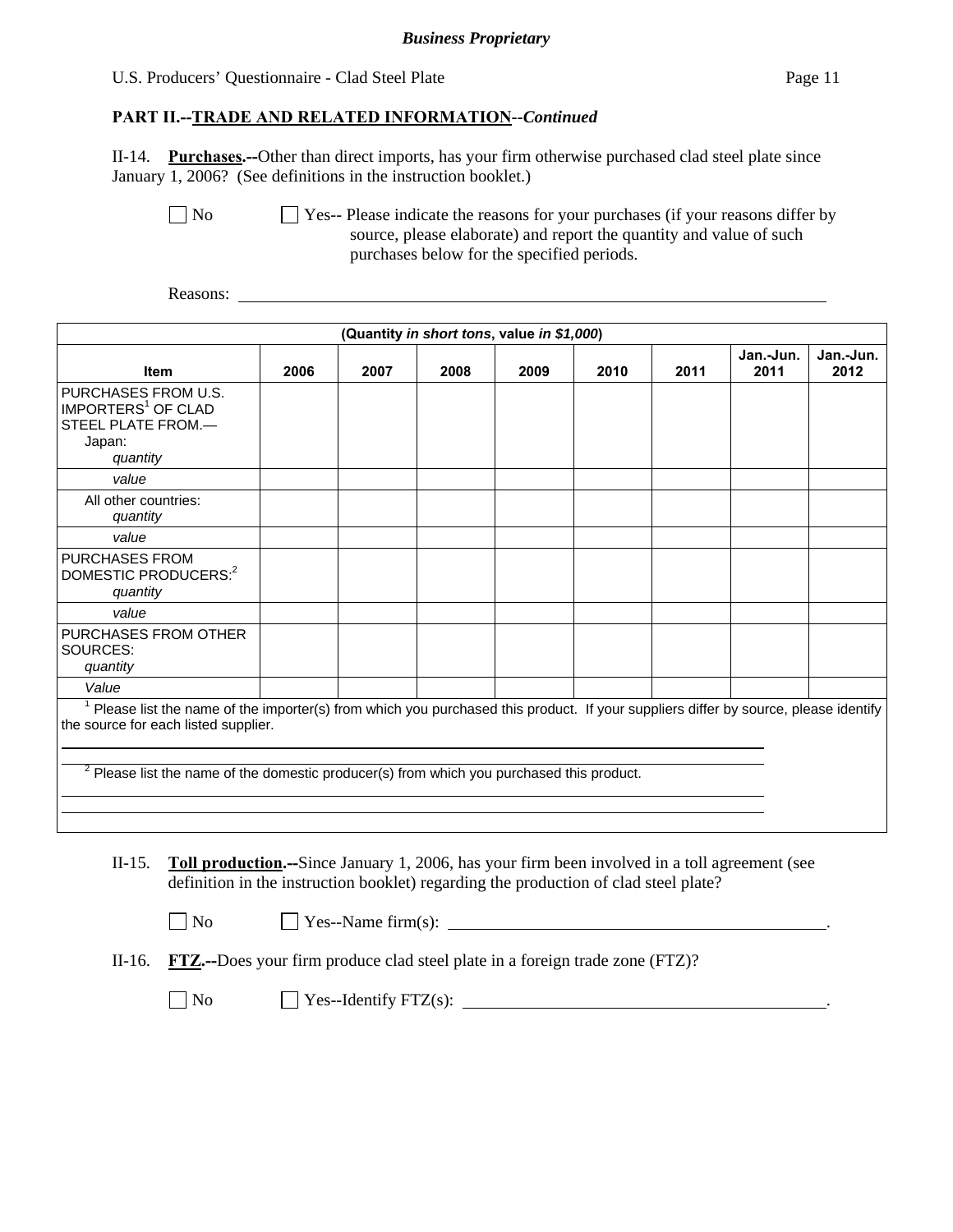## **PART II.--TRADE AND RELATED INFORMATION***--Continued*

II-17. **Direct imports.--**Since January 1, 2006, has your firm imported clad steel plate?

| $\Box$ No | $\Box$ Yes--COMPLETE AND RETURN A U.S. IMPORTERS' |
|-----------|---------------------------------------------------|
|           | <i><b>OUESTIONNAIRE</b></i>                       |

II-18. **Effect of order.--**Describe the significance of the existing antidumping duty order covering imports of clad steel plate from Japan in terms of its effect on your firm's production capacity, production, U.S. shipments, inventories, purchases, employment, revenues, costs, profits, cash flow, capital expenditures, research and development expenditures, and asset values. You may wish to compare your firm's operations before and after the imposition of the order.

II-19. **Likely effect of revocation of order.--**Would your firm anticipate any changes in its production capacity, production, U.S. shipments, inventories, purchases, employment, revenues, costs, profits, cash flow, capital expenditures, research and development expenditures, or asset values relating to the production of clad steel plate in the future if the antidumping duty order on clad steel plate from Japan were to be revoked?

l

l

No  $\Box$  Yes--Supply details as to the time, nature, and significance of such changes and provide underlying assumptions, along with relevant portions of business plans or other supporting documentation for any trends or projections you may provide.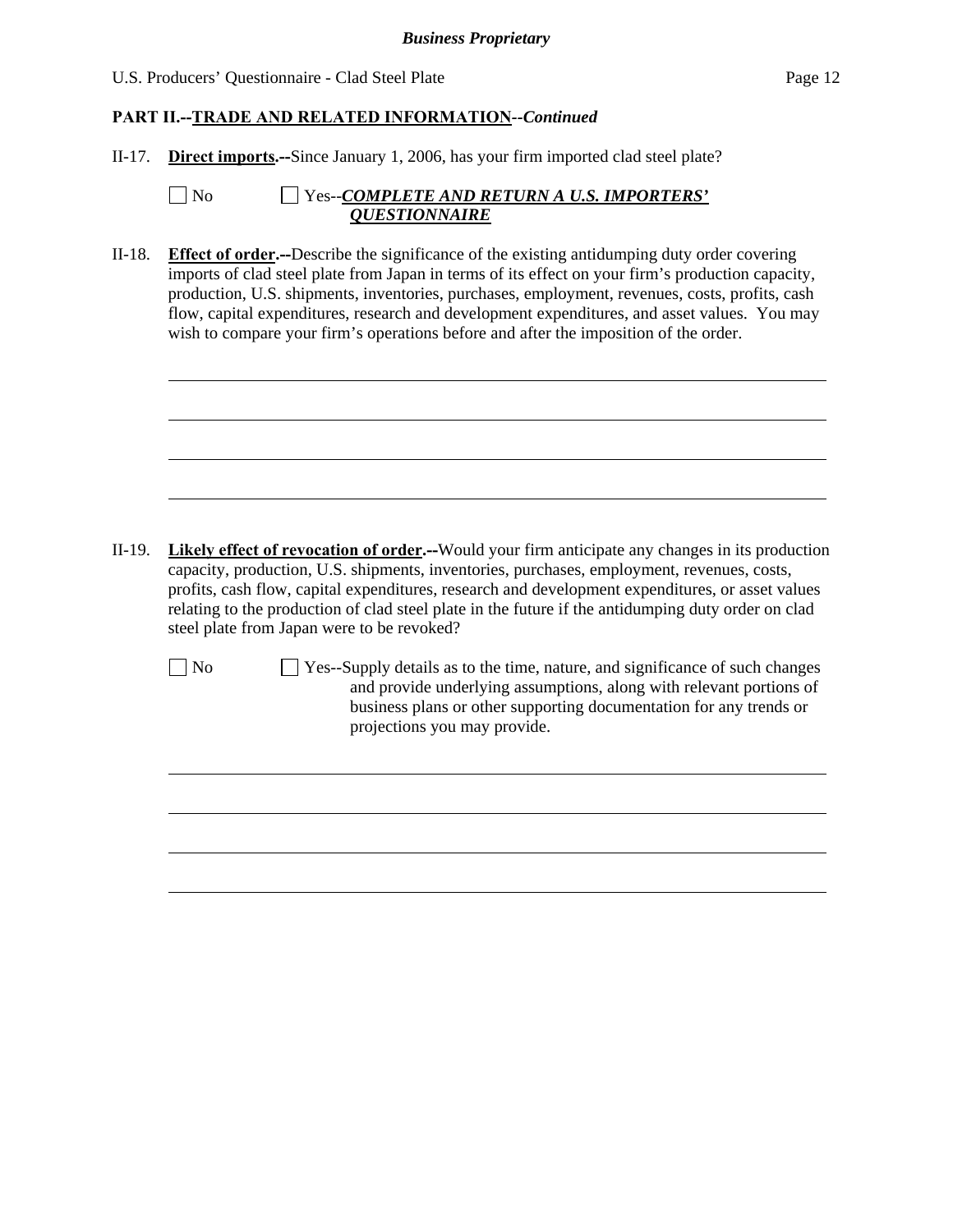## **PART III.--FINANCIAL INFORMATION**

l

l

Address questions on this part of the questionnaire to Justin Jee (202-205-3186, justin.jee@usitc.gov).

III-1. **Contact information.**-- Please identify the responsible individual and the manner by which Commission staff may contact that individual regarding the confidential information submitted in part III.

| Name      |  |
|-----------|--|
| Title     |  |
| Email     |  |
| Telephone |  |
| Fax       |  |

III-2. **Accounting system.--**Briefly describe your financial accounting system.

- A. When does your fiscal year end (month and day)? If your fiscal year changed during the period examined, explain below: l
- B.1. Describe the lowest level of operations (*e.g.*, plant, division, company-wide) for which financial statements are prepared that include clad steel plate:
	- l 2. Does your firm prepare profit/loss statements for clad steel plate?  $|$   $|$   $Y$ es  $|$   $|$   $|$   $N$ o
	- 3. How often did your firm (or parent company) prepare financial statements (including annual reports, 10Ks)? Please check relevant items below.
		- $\Box$  Audited,  $\Box$  unaudited,  $\Box$  annual reports,  $\Box$  10Ks,  $\Box$  10 Qs,
		- Monthly, quarterly, semi-annually, annually
	- 4. Accounting basis:  $\Box$  GAAP,  $\Box$  cash,  $\Box$  tax, or  $\Box$  other comprehensive basis of accounting (specify)

*Note: The Commission may request that your company submit copies of its financial statements, including internal profit-and-loss statements for the division or product group that includes clad steel plate, as well as those statements and worksheets used to compile data for your firm's questionnaire response.* 

- III-3. **Cost accounting system.--**Briefly describe your cost accounting system (e.g., standard cost, job order cost, etc.).
- III-4. **Allocation basis.--**Briefly describe your allocation basis, if any, for COGS, SG&A, and interest expense and other income and expenses.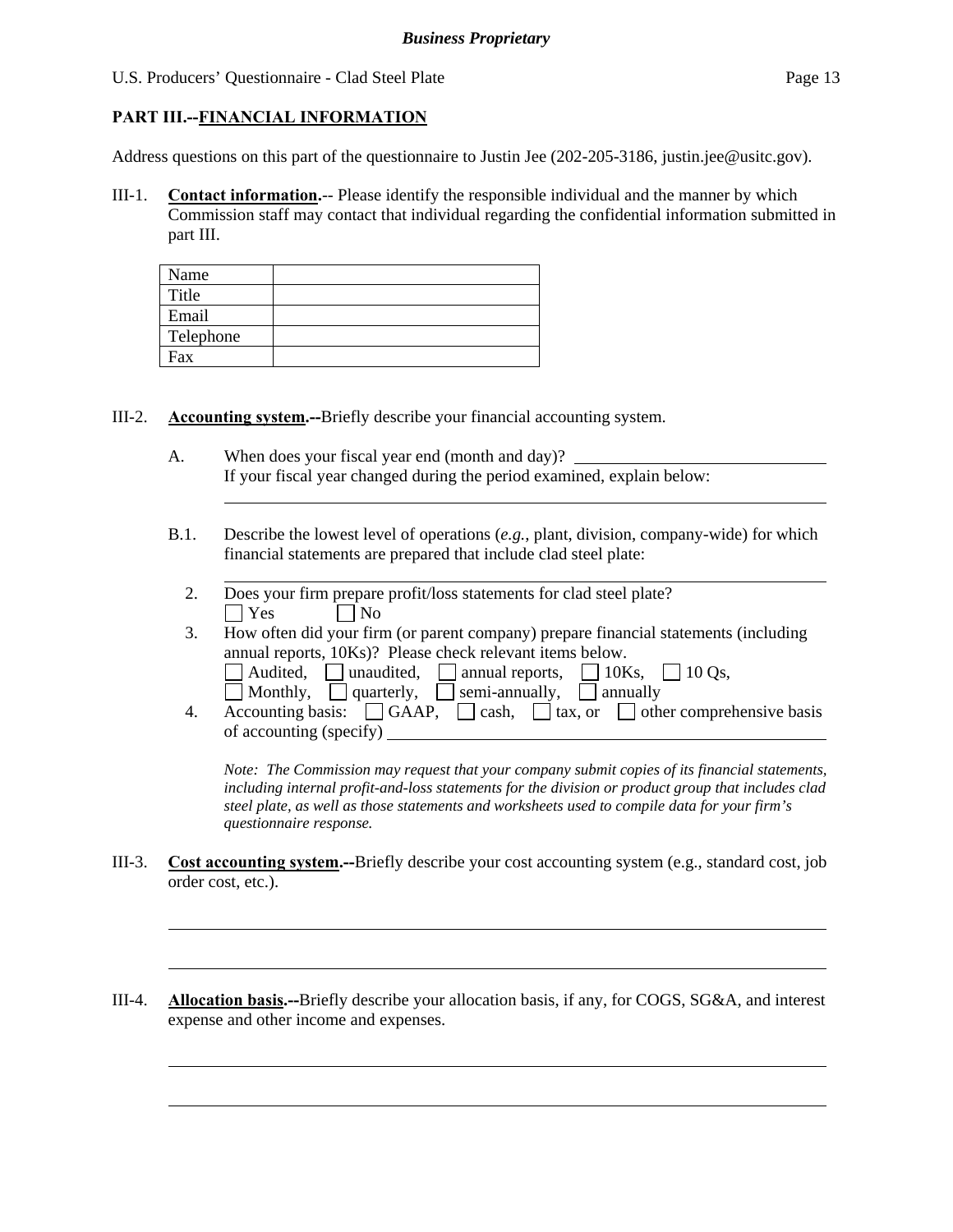# **PART III.--FINANCIAL INFORMATION***--Continued*

III-5. **Other products.--**Please list the products you produced in the facilities in which you produced clad steel plate, and provide the share of net sales accounted for by these products in your most recent fiscal year:

|                  | Products                                                                                                                                                                                                                                                                                                                                                                                                                                                                                                                                                                                                                   | Share of sales |               |
|------------------|----------------------------------------------------------------------------------------------------------------------------------------------------------------------------------------------------------------------------------------------------------------------------------------------------------------------------------------------------------------------------------------------------------------------------------------------------------------------------------------------------------------------------------------------------------------------------------------------------------------------------|----------------|---------------|
|                  | Clad steel plate                                                                                                                                                                                                                                                                                                                                                                                                                                                                                                                                                                                                           |                | $\frac{0}{0}$ |
|                  | and the control of the control of the control of the control of the control of the control of the control of the                                                                                                                                                                                                                                                                                                                                                                                                                                                                                                           |                | $\%$          |
|                  | <u> 1989 - Johann Stein, marwolaethau a bhann an t-Amhain an t-Amhain an t-Amhain an t-Amhain an t-Amhain an t-A</u>                                                                                                                                                                                                                                                                                                                                                                                                                                                                                                       |                | $\%$          |
|                  | <u> 1989 - Johann Barn, amerikansk politiker (d. 1989)</u>                                                                                                                                                                                                                                                                                                                                                                                                                                                                                                                                                                 |                | $\%$          |
|                  |                                                                                                                                                                                                                                                                                                                                                                                                                                                                                                                                                                                                                            |                | %             |
|                  | Total and the contract of the contract of the contract of the contract of the contract of the contract of the contract of the contract of the contract of the contract of the contract of the contract of the contract of the                                                                                                                                                                                                                                                                                                                                                                                              | 100.0          | $\%$          |
| III-6.<br>III-7. | Does your firm purchase <b>inputs</b> (raw materials, labor, energy, or any other services) used in the<br>production of clad steel plate from any related firms?<br>$\Box$ Yes--Continue to question III-7 below. $\Box$ No--Continue to question III-9 below.<br><b>Inputs from related firms.</b> --In the space provided below, identify the inputs used in the                                                                                                                                                                                                                                                        |                |               |
|                  | production of clad steel plate that your firm purchases from related parties.                                                                                                                                                                                                                                                                                                                                                                                                                                                                                                                                              |                |               |
|                  | Input                                                                                                                                                                                                                                                                                                                                                                                                                                                                                                                                                                                                                      | Related party  |               |
|                  |                                                                                                                                                                                                                                                                                                                                                                                                                                                                                                                                                                                                                            |                |               |
|                  |                                                                                                                                                                                                                                                                                                                                                                                                                                                                                                                                                                                                                            |                |               |
|                  |                                                                                                                                                                                                                                                                                                                                                                                                                                                                                                                                                                                                                            |                |               |
| III-8.           | <b>Inputs from related firms at cost.</b> --All intercompany profit on inputs purchased from related<br>parties should be eliminated from the costs reported to the Commission in question III-10 (i.e.,<br>costs reported in question III-10 should only reflect the related party's cost and not include an<br>associated profit component). Reasonable methods for determining and eliminating the<br>associated profit on inputs purchased from related parties are acceptable.<br>Has your firm complied with the Commission's instructions regarding costs associated with<br>inputs purchased from related parties? |                |               |
|                  | Yes<br>No--Please contact Justin Jee (202-205-3186, justin.jee@usitc.gov).                                                                                                                                                                                                                                                                                                                                                                                                                                                                                                                                                 |                |               |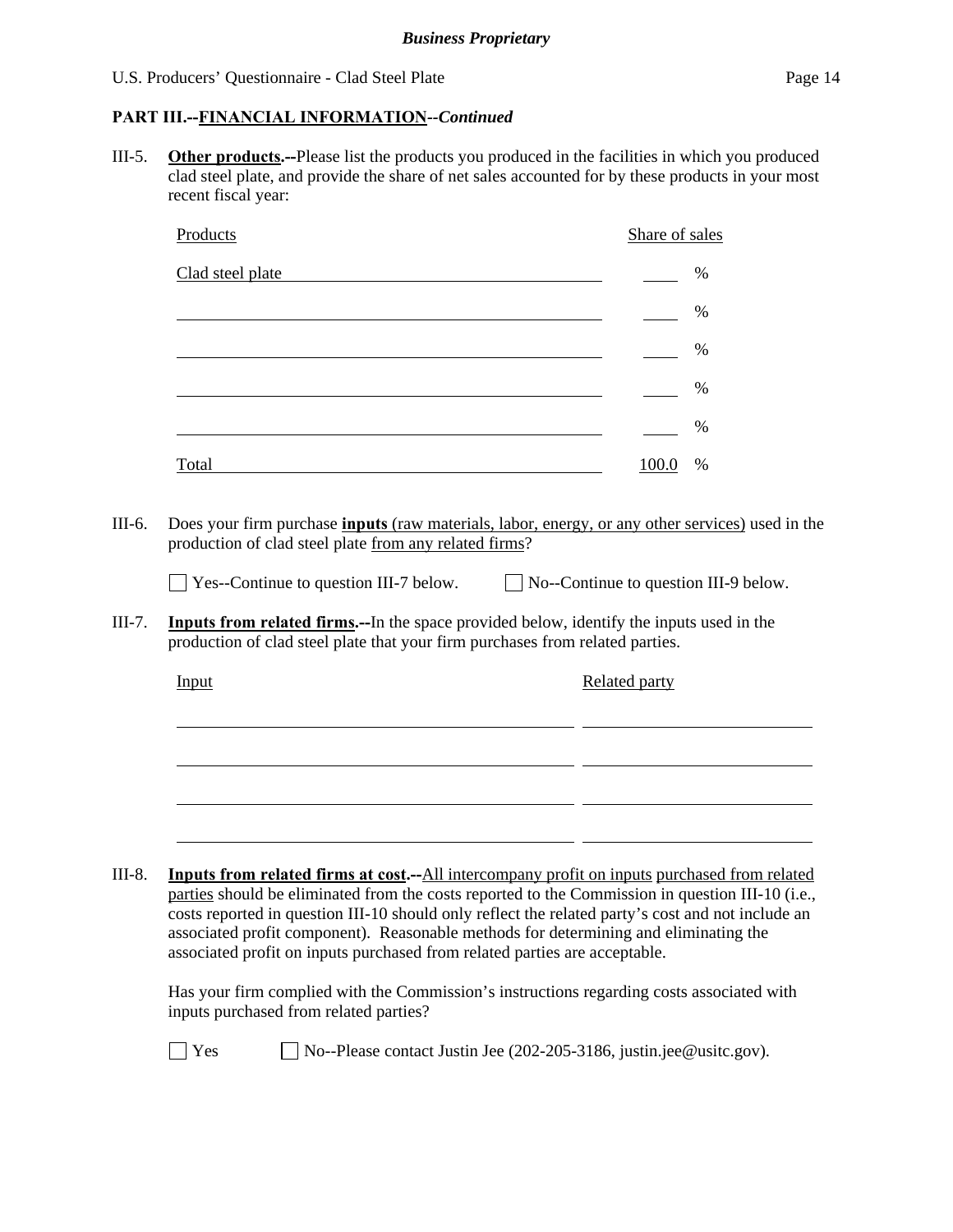### **PART III.--FINANCIAL INFORMATION***--Continued*

#### III-9. **Nonrecurring items (charges and gains) included in reported clad steel plate financial**

**results**.--For each annual and interim period for which financial results are reported in question III-10, please specify all material (significant) nonrecurring items (charges and gains) in the schedule below, the specific table III-10 line item where the nonrecurring items are included, a brief description of the relevant nonrecurring items, and the associated values (*in \$1,000*), as reflected in table III-10; i.e., if an aggregate nonrecurring item has been allocated to table III-10, only the allocated value amount included in table III-10 should be reported in the schedule below. Note: The Commission's objective here is to gather information only on material (significant) nonrecurring items which impacted the reported clad steel plate financial results in table III-10.

|                                                                                                                                                                                                             |                                                                                                                                                 | Fiscal (calendar) years ended-- |      |      |      |      |      | January-June |  |
|-------------------------------------------------------------------------------------------------------------------------------------------------------------------------------------------------------------|-------------------------------------------------------------------------------------------------------------------------------------------------|---------------------------------|------|------|------|------|------|--------------|--|
|                                                                                                                                                                                                             | 2006                                                                                                                                            | 2007                            | 2008 | 2009 | 2010 | 2011 | 2011 | 2012         |  |
| <b>Nonrecurring item:</b> In this column<br>please provide a brief description of each<br>nonrecurring item and indicate the<br>specific table III-10 line item where the<br>nonrecurring item is included. | <b>Nonrecurring item:</b> In these columns please report the amount (in \$1,000) of the relevant<br>nonrecurring item reported in table III-10. |                                 |      |      |      |      |      |              |  |
|                                                                                                                                                                                                             |                                                                                                                                                 |                                 |      |      |      |      |      |              |  |
| 2.                                                                                                                                                                                                          |                                                                                                                                                 |                                 |      |      |      |      |      |              |  |
| 3.                                                                                                                                                                                                          |                                                                                                                                                 |                                 |      |      |      |      |      |              |  |
| $\mathbf{A}$ .                                                                                                                                                                                              |                                                                                                                                                 |                                 |      |      |      |      |      |              |  |
| 5.                                                                                                                                                                                                          |                                                                                                                                                 |                                 |      |      |      |      |      |              |  |
| 6.                                                                                                                                                                                                          |                                                                                                                                                 |                                 |      |      |      |      |      |              |  |
| 7.                                                                                                                                                                                                          |                                                                                                                                                 |                                 |      |      |      |      |      |              |  |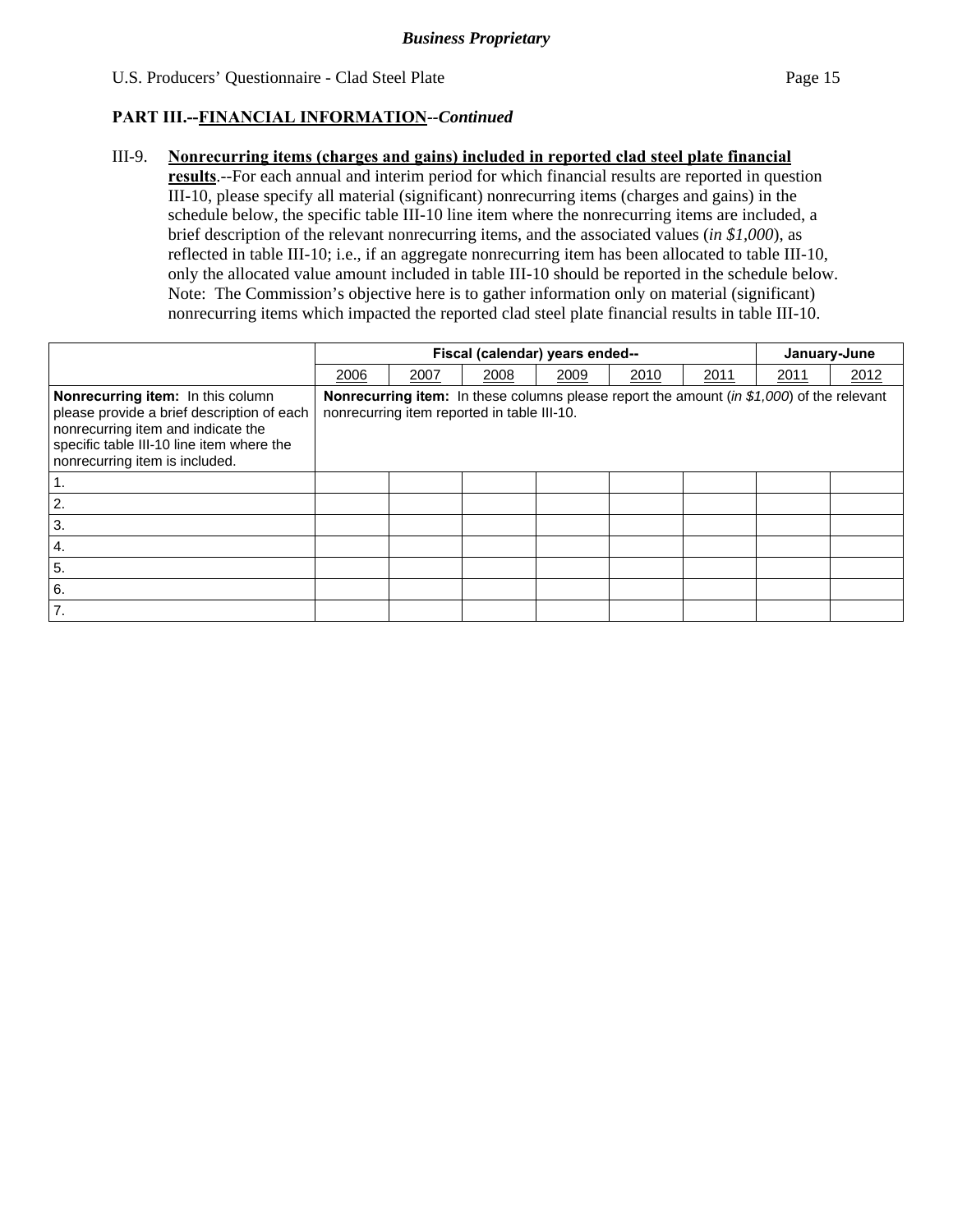## **PART III.--FINANCIAL INFORMATION***--Continued*

III-10. **Operations on clad steel plate**.--Report the revenue and related cost information requested below on the clad steel plate operations of your U.S. establishment(s).<sup>1</sup> Do not report resales of products. Note that internal consumption and transfers to related firms must be valued at fair market value and purchases from related firms must be at  $cost^2$  Provide data for your six most recently completed fiscal years in chronological order from left to right, and for the specified interim periods. If your firm was involved in tolling operations (either as the toller or as the tollee), please contact Justin Jee at (202) 205-3186 before completing this section of the questionnaire.

|                                                                                                                                                                                                            |      | Quantity (in short tons) and value (in \$1,000) |                                 |      |      |      |
|------------------------------------------------------------------------------------------------------------------------------------------------------------------------------------------------------------|------|-------------------------------------------------|---------------------------------|------|------|------|
|                                                                                                                                                                                                            |      |                                                 | Fiscal (calendar) years ended-- |      |      |      |
| <b>Item</b>                                                                                                                                                                                                | 2006 | 2007                                            | 2008                            | 2009 | 2010 | 2011 |
| Net sales quantities:3<br>Commercial sales ("CS")                                                                                                                                                          |      |                                                 |                                 |      |      |      |
| Internal consumption ("IC")                                                                                                                                                                                |      |                                                 |                                 |      |      |      |
| Transfers to related firms ("Transfers")                                                                                                                                                                   |      |                                                 |                                 |      |      |      |
| Total net sales quantities                                                                                                                                                                                 |      |                                                 |                                 |      |      |      |
| Net sales values: <sup>3</sup><br>Commercial sales                                                                                                                                                         |      |                                                 |                                 |      |      |      |
| Internal consumption                                                                                                                                                                                       |      |                                                 |                                 |      |      |      |
| Transfers to related firms                                                                                                                                                                                 |      |                                                 |                                 |      |      |      |
| Total net sales values                                                                                                                                                                                     |      |                                                 |                                 |      |      |      |
| Cost of goods sold (COGS): <sup>4</sup><br>Raw materials                                                                                                                                                   |      |                                                 |                                 |      |      |      |
| Direct labor                                                                                                                                                                                               |      |                                                 |                                 |      |      |      |
| Other factory costs                                                                                                                                                                                        |      |                                                 |                                 |      |      |      |
| <b>Total COGS</b>                                                                                                                                                                                          |      |                                                 |                                 |      |      |      |
| <b>Gross profit or (loss)</b>                                                                                                                                                                              |      |                                                 |                                 |      |      |      |
| Selling, general, and administrative<br>(SG&A) expenses:<br>Selling expenses                                                                                                                               |      |                                                 |                                 |      |      |      |
| General and administrative expenses                                                                                                                                                                        |      |                                                 |                                 |      |      |      |
| <b>Total SG&amp;A expenses</b>                                                                                                                                                                             |      |                                                 |                                 |      |      |      |
| <b>Operating income (loss)</b>                                                                                                                                                                             |      |                                                 |                                 |      |      |      |
| Other income and expenses:<br>Interest expense                                                                                                                                                             |      |                                                 |                                 |      |      |      |
| All other expense items                                                                                                                                                                                    |      |                                                 |                                 |      |      |      |
| All other income items                                                                                                                                                                                     |      |                                                 |                                 |      |      |      |
| All other income or expenses, net                                                                                                                                                                          |      |                                                 |                                 |      |      |      |
| Net income or (loss) before income taxes                                                                                                                                                                   |      |                                                 |                                 |      |      |      |
| Depreciation/amortization included above                                                                                                                                                                   |      |                                                 |                                 |      |      |      |
| Include only sales (whether domestic or export) and costs related to your U.S. manufacturing operations.<br>Please eliminate any profits or (losses) on inputs from related firms pursuant question III-8. |      |                                                 |                                 |      |      |      |

<sup>3</sup> Less discounts, returns, allowances, and prepaid freight. The quantities and values should approximate the corresponding

shipment quantities and values reported in Part II of this questionnaire.<br><sup>4</sup> COGS should include costs associated with CS, IC, and Transfers, COGS should include costs associated with CS, IC, and Transfers, as well as export shipments in question II-8.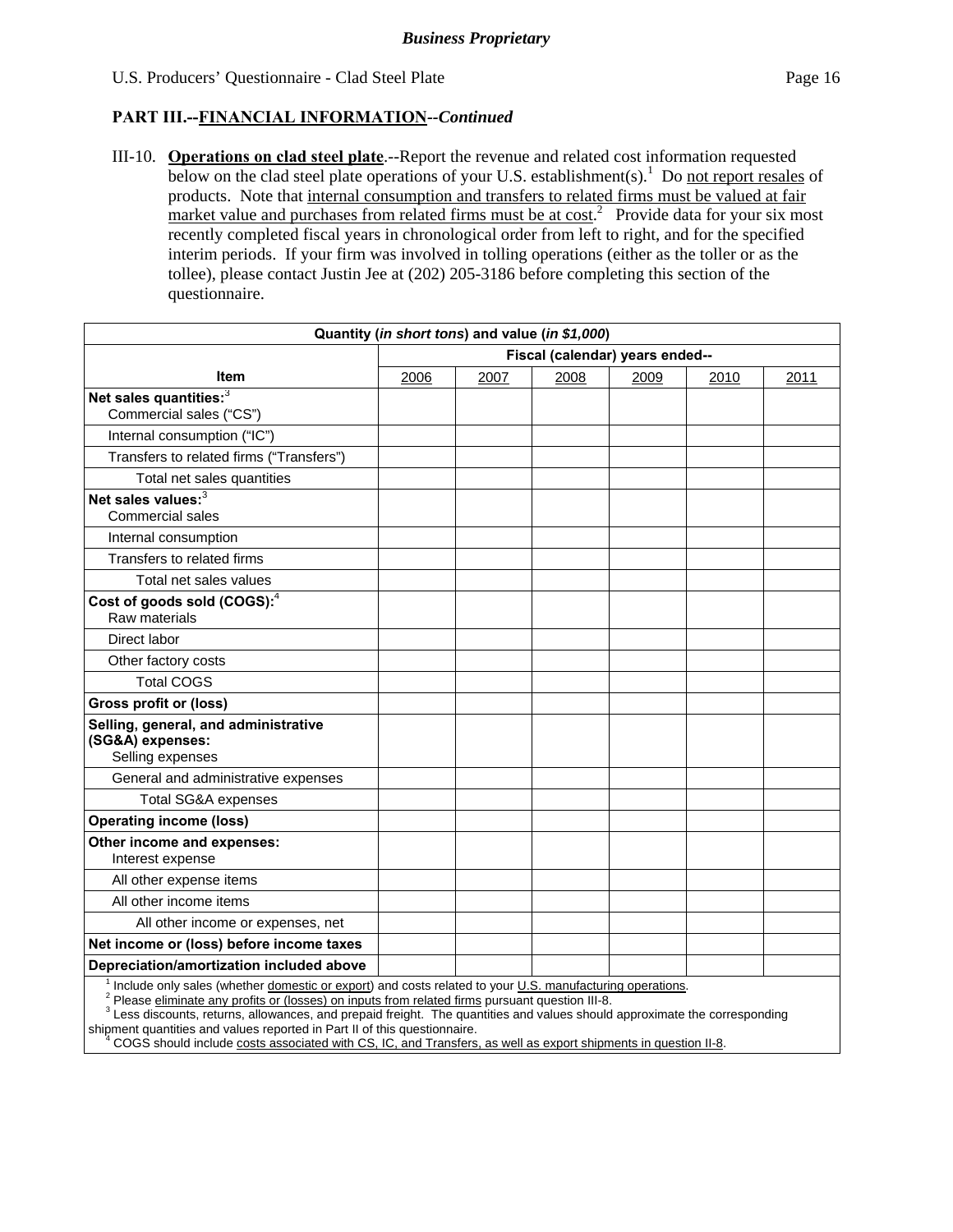#### **PART III.--FINANCIAL INFORMATION***--Continued*

#### III-10. **Operations on clad steel plate**.--*Continued*

| Quantity (in short tons) and value (in \$1,000)                              |                   |                   |  |  |  |  |
|------------------------------------------------------------------------------|-------------------|-------------------|--|--|--|--|
| Item                                                                         | January-June 2011 | January-June 2012 |  |  |  |  |
| Net sales quantities: <sup>3</sup><br><b>Commercial sales</b>                |                   |                   |  |  |  |  |
| Internal consumption                                                         |                   |                   |  |  |  |  |
| Transfers to related firms                                                   |                   |                   |  |  |  |  |
| Total net sales quantities                                                   |                   |                   |  |  |  |  |
| Net sales values: <sup>3</sup><br><b>Commercial sales</b>                    |                   |                   |  |  |  |  |
| Internal consumption                                                         |                   |                   |  |  |  |  |
| Transfers to related firms                                                   |                   |                   |  |  |  |  |
| Total net sales values                                                       |                   |                   |  |  |  |  |
| Cost of goods sold (COGS): <sup>4</sup><br>Raw materials                     |                   |                   |  |  |  |  |
| Direct labor                                                                 |                   |                   |  |  |  |  |
| Other factory costs                                                          |                   |                   |  |  |  |  |
| <b>Total COGS</b>                                                            |                   |                   |  |  |  |  |
| <b>Gross profit or (loss)</b>                                                |                   |                   |  |  |  |  |
| Selling, general, and administrative (SG&A)<br>expenses:<br>Selling expenses |                   |                   |  |  |  |  |
| General and administrative expenses                                          |                   |                   |  |  |  |  |
| <b>Total SG&amp;A expenses</b>                                               |                   |                   |  |  |  |  |
| <b>Operating income (loss)</b>                                               |                   |                   |  |  |  |  |
| Other income and expenses:<br>Interest expense                               |                   |                   |  |  |  |  |
| All other expense items                                                      |                   |                   |  |  |  |  |
| All other income items                                                       |                   |                   |  |  |  |  |
| All other income or expenses, net                                            |                   |                   |  |  |  |  |
| Net income or (loss) before income taxes                                     |                   |                   |  |  |  |  |
| Depreciation/amortization included above                                     |                   |                   |  |  |  |  |
| 1 million de la completa de la completa de la construcción de                |                   | المتلاف والمستندر |  |  |  |  |

<sup>1</sup> Include only sales (whether *domestic or export*) and costs related to your <u>U.S. manufacturing operations</u>.<br><sup>2</sup> Please *eliminate any profits or (losses) on inputs from related firms pursuant question III-8.* 

<sup>3</sup> Less discounts, returns, allowances, and prepaid freight. The quantities and values should approximate the corresponding

shipment quantities and values reported in Part II of this questionnaire.<br><sup>4</sup> COGS should include <u>costs associated with CS, IC, and Transfers, as well as export shipments in question II-8</u>.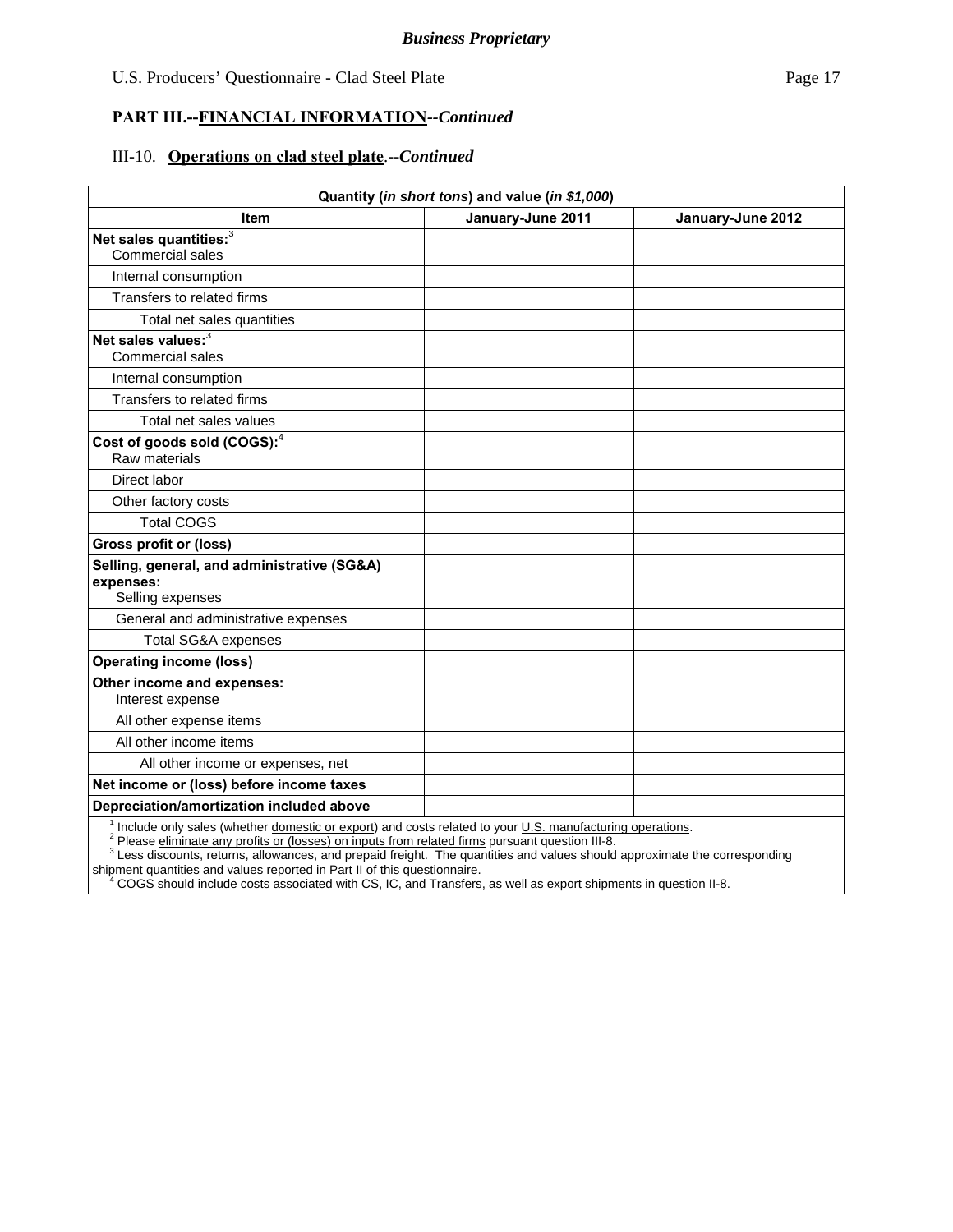## **PART III.--FINANCIAL INFORMATION***--Continued*

III-11. **Asset values**.--Report the total assets (i.e., both current and long-term assets) associated with the production, warehousing, and sale of clad steel plate. If your firm does not maintain some or all of the specific asset information necessary to calculate total assets for clad steel plate in the normal course of business, please estimate this information based upon a method (such as production, sales, or costs) that is consistent with your cost allocations in the previous question. Provide data as of the end of your six most recently completed fiscal years in chronological order from left to right.

Note: Total assets should reflect net assets after any accumulated depreciation and allowances deducted. Total assets should be allocated to the subject products if these assets are also related to other products. Please provide a brief explanation if there are any substantial changes in total asset value during the period; e.g., due to asset write-offs, revaluation, and major purchases.

| Value ( <i>in \$1,000</i> ) |                                 |      |      |      |      |      |
|-----------------------------|---------------------------------|------|------|------|------|------|
|                             | Fiscal (calendar) years ended-- |      |      |      |      |      |
| Item                        | 2006                            | 2007 | 2008 | 2009 | 2010 | 2011 |
| <b>Total assets (net)</b>   |                                 |      |      |      |      |      |

III-12. **Capital expenditures and research and development expenses.--**Report your firm's capital expenditures and research and development expenses on clad steel plate. Provide data for your six most recently completed fiscal years in chronological order from left to right, and for the specified interim periods.

|                                      | Value ( <i>in \$1,000</i> ) |                                                 |      |      |      |      |      |      |
|--------------------------------------|-----------------------------|-------------------------------------------------|------|------|------|------|------|------|
|                                      |                             | Fiscal (calendar) years ended--<br>January-June |      |      |      |      |      |      |
| <b>Item</b>                          | 2006                        | 2007                                            | 2008 | 2009 | 2010 | 2011 | 2011 | 2012 |
| Capital expenditures                 |                             |                                                 |      |      |      |      |      |      |
| Research and development<br>expenses |                             |                                                 |      |      |      |      |      |      |

III-13. **Data consistency and reconciliation.--**Please indicate whether your financial data for questions III-10, 11, and 12 are based on a calendar year or your fiscal year:

| Calendar year        |  |
|----------------------|--|
| Fiscal year (specify |  |

Please note the quantities and values reported in question III-10 should reconcile with the data reported in question II-8 (including export shipments) as long as they are reported on the same calendar year basis.

Do these data in question III-10 reconcile with data in question II-8?

 $\Box$  Yes  $\Box$  No--Please explain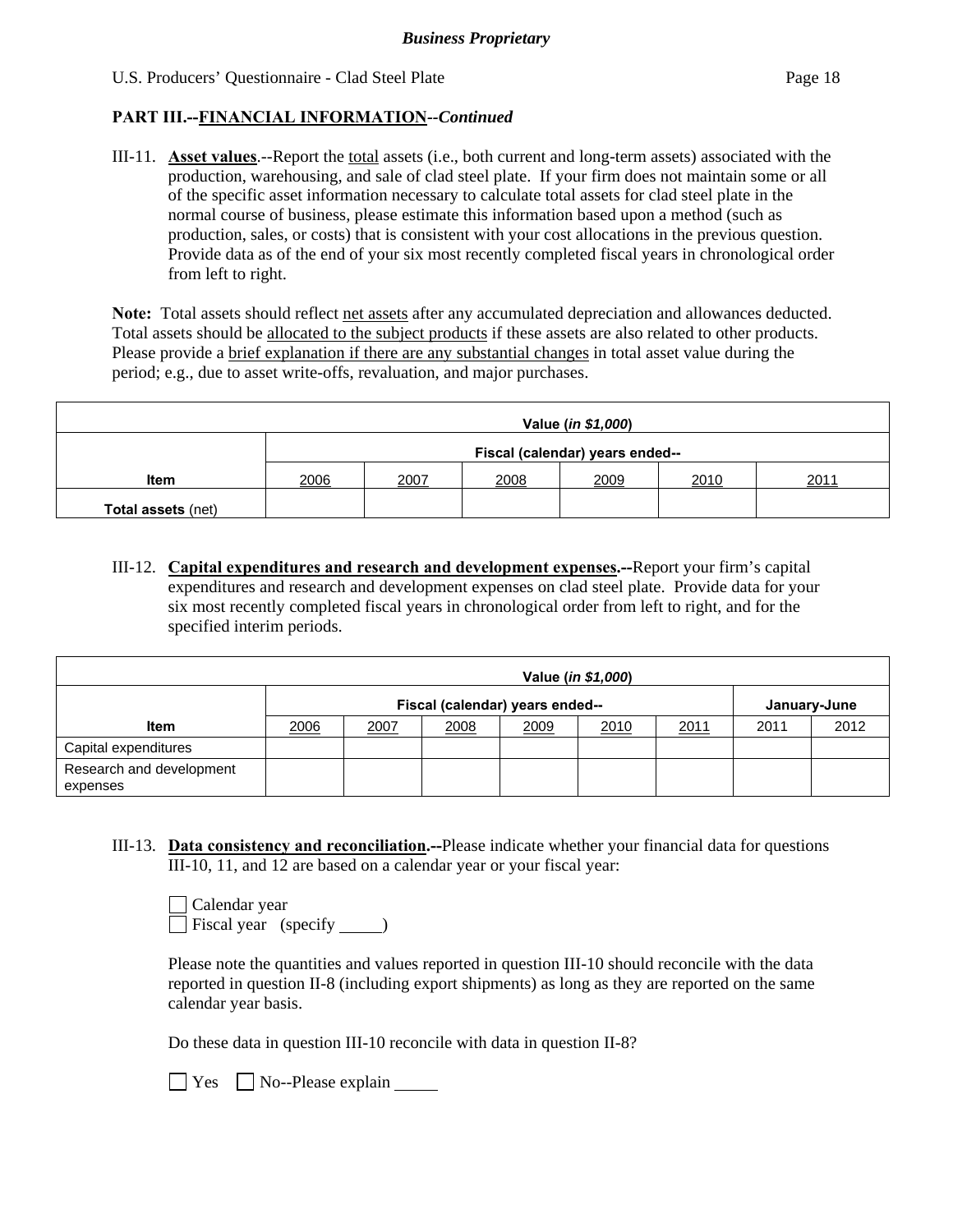## **PART IV.--PRICING AND MARKET FACTORS**

Further information on this part of the questionnaire can be obtained from Amelia Preece (202-205-3250, amelia.preece@usitc.gov)

**Contact information.**-- Please identify the responsible individual and the manner by which Commission staff may contact that individual regarding the confidential information submitted in part IV.

| Name      |  |
|-----------|--|
| Title     |  |
| Email     |  |
| Telephone |  |
| Fax       |  |

## **PRICE DATA**

- IV-1. This question requests quarterly quantity and value data, f.o.b. your U.S. point of shipment, for your commercial shipments to unrelated U.S. customers since 2006 of the following products produced by your firm.
	- *Product 1***.— Clad plate, 0.50″ through 1″ in thickness and 48″ through 120″ in width, with ASTM A 516 grade 70 backer and 304L cladding 0.115″ through 0.135″ thick.**
	- *Product 2***.-- Clad plate, over 1″ through 2″ in thickness and 48″ through 120″ in width, with ASTM A 516 grade 70 backer and 304L cladding 0.115″ through 0.135″ thick.**
	- *Product 3***.-- Clad plate, over 2″ through 3″ in thickness and 48″ through 120″ in width, with ASTM A 516 grade 70 backer and 304L cladding 0.115″ through 0.135″ thick.**
	- *Product 4***.—Clad plate, 0.50″ through 1″ in thickness and 48″ through 120″ in width, with ASTM A 516 grade 70 backer and Type 317L cladding 0.115″ through 0.135″ thick.**
	- *Product 5***.—Clad plate, 0.50″ through 1″ in thickness and 48″ through 120″ in width, with ASTM A 516 grade 70 backer and UNS N10276 cladding 0.115″ through 0.135″ thick.**

**Please note that total dollar values should be f.o.b., U.S. point of shipment and should not include U.S.-inland transportation costs. Total dollar values should reflect the** *final net* **amount paid to you (i.e., should be net of all deductions for discounts or rebates). See instruction booklet.**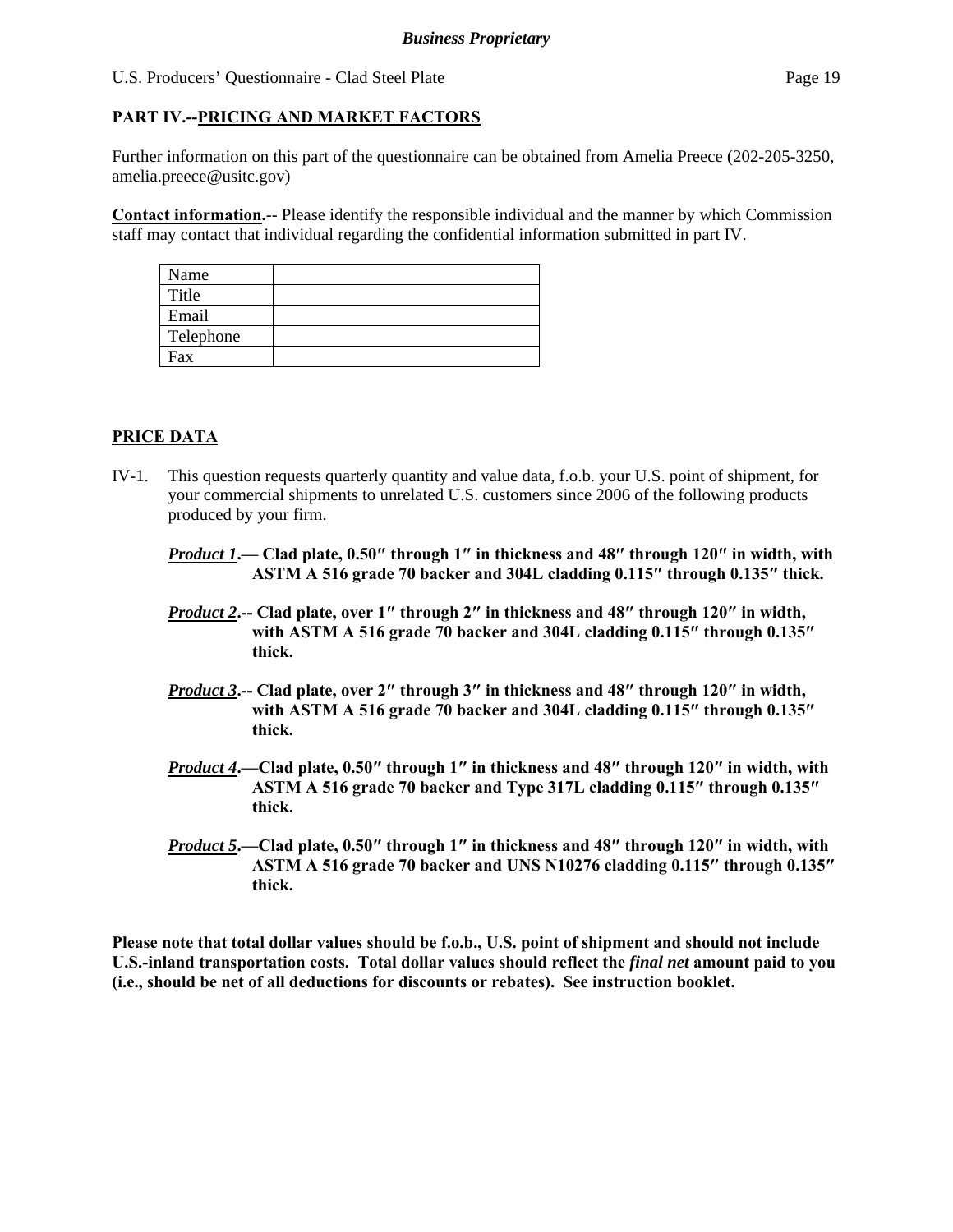# **PART IV.--PRICING AND MARKET FACTORS***--Continued*

IV-1. Pricing data.--Report below the quarterly price data<sup>1</sup> for pricing products<sup>2</sup> produced and sold by your firm.

| (Quantity in short tons, value in dollars)                                                                                                                                                                                                                                  |                  |       |          |                  |          |                  |  |
|-----------------------------------------------------------------------------------------------------------------------------------------------------------------------------------------------------------------------------------------------------------------------------|------------------|-------|----------|------------------|----------|------------------|--|
|                                                                                                                                                                                                                                                                             | <b>Product 1</b> |       |          | <b>Product 2</b> |          | <b>Product 3</b> |  |
| <b>Period of shipment</b>                                                                                                                                                                                                                                                   | Quantity         | Value | Quantity | Value            | Quantity | Value            |  |
| 2006:                                                                                                                                                                                                                                                                       |                  |       |          |                  |          |                  |  |
| January-March                                                                                                                                                                                                                                                               |                  |       |          |                  |          |                  |  |
| April-June                                                                                                                                                                                                                                                                  |                  |       |          |                  |          |                  |  |
| July-September                                                                                                                                                                                                                                                              |                  |       |          |                  |          |                  |  |
| October-December                                                                                                                                                                                                                                                            |                  |       |          |                  |          |                  |  |
| 2007:                                                                                                                                                                                                                                                                       |                  |       |          |                  |          |                  |  |
| January-March                                                                                                                                                                                                                                                               |                  |       |          |                  |          |                  |  |
| April-June                                                                                                                                                                                                                                                                  |                  |       |          |                  |          |                  |  |
| July-September                                                                                                                                                                                                                                                              |                  |       |          |                  |          |                  |  |
| October-December                                                                                                                                                                                                                                                            |                  |       |          |                  |          |                  |  |
| 2008:                                                                                                                                                                                                                                                                       |                  |       |          |                  |          |                  |  |
| January-March                                                                                                                                                                                                                                                               |                  |       |          |                  |          |                  |  |
| April-June                                                                                                                                                                                                                                                                  |                  |       |          |                  |          |                  |  |
| July-September                                                                                                                                                                                                                                                              |                  |       |          |                  |          |                  |  |
| October-December                                                                                                                                                                                                                                                            |                  |       |          |                  |          |                  |  |
| 2009:                                                                                                                                                                                                                                                                       |                  |       |          |                  |          |                  |  |
| January-March                                                                                                                                                                                                                                                               |                  |       |          |                  |          |                  |  |
| April-June                                                                                                                                                                                                                                                                  |                  |       |          |                  |          |                  |  |
| July-September                                                                                                                                                                                                                                                              |                  |       |          |                  |          |                  |  |
| October-December                                                                                                                                                                                                                                                            |                  |       |          |                  |          |                  |  |
| 2010:                                                                                                                                                                                                                                                                       |                  |       |          |                  |          |                  |  |
| January-March                                                                                                                                                                                                                                                               |                  |       |          |                  |          |                  |  |
| April-June                                                                                                                                                                                                                                                                  |                  |       |          |                  |          |                  |  |
| July-September                                                                                                                                                                                                                                                              |                  |       |          |                  |          |                  |  |
| October-December                                                                                                                                                                                                                                                            |                  |       |          |                  |          |                  |  |
| 2011:                                                                                                                                                                                                                                                                       |                  |       |          |                  |          |                  |  |
| January-March                                                                                                                                                                                                                                                               |                  |       |          |                  |          |                  |  |
| April-June                                                                                                                                                                                                                                                                  |                  |       |          |                  |          |                  |  |
| July-September                                                                                                                                                                                                                                                              |                  |       |          |                  |          |                  |  |
| October-December                                                                                                                                                                                                                                                            |                  |       |          |                  |          |                  |  |
| 2012:                                                                                                                                                                                                                                                                       |                  |       |          |                  |          |                  |  |
| January-March                                                                                                                                                                                                                                                               |                  |       |          |                  |          |                  |  |
| April-June                                                                                                                                                                                                                                                                  |                  |       |          |                  |          |                  |  |
| <sup>1</sup> Net values (i.e., gross sales values less all discounts, allowances, rebates, prepaid freight, and the value of<br>returned goods), f.o.b. your U.S. point of shipment.<br><sup>2</sup> Pricing product definitions are provided on the first page of Part IV. |                  |       |          |                  |          |                  |  |
| Note.--If your product does not exactly meet the product specifications but is competitive with the specified product,<br>provide a description of your product. Also, please explain any anomalies in your reported pricing data.                                          |                  |       |          |                  |          |                  |  |
| Product 1:                                                                                                                                                                                                                                                                  |                  |       |          |                  |          |                  |  |
| Product 2:                                                                                                                                                                                                                                                                  |                  |       |          |                  |          |                  |  |

Product 3: \_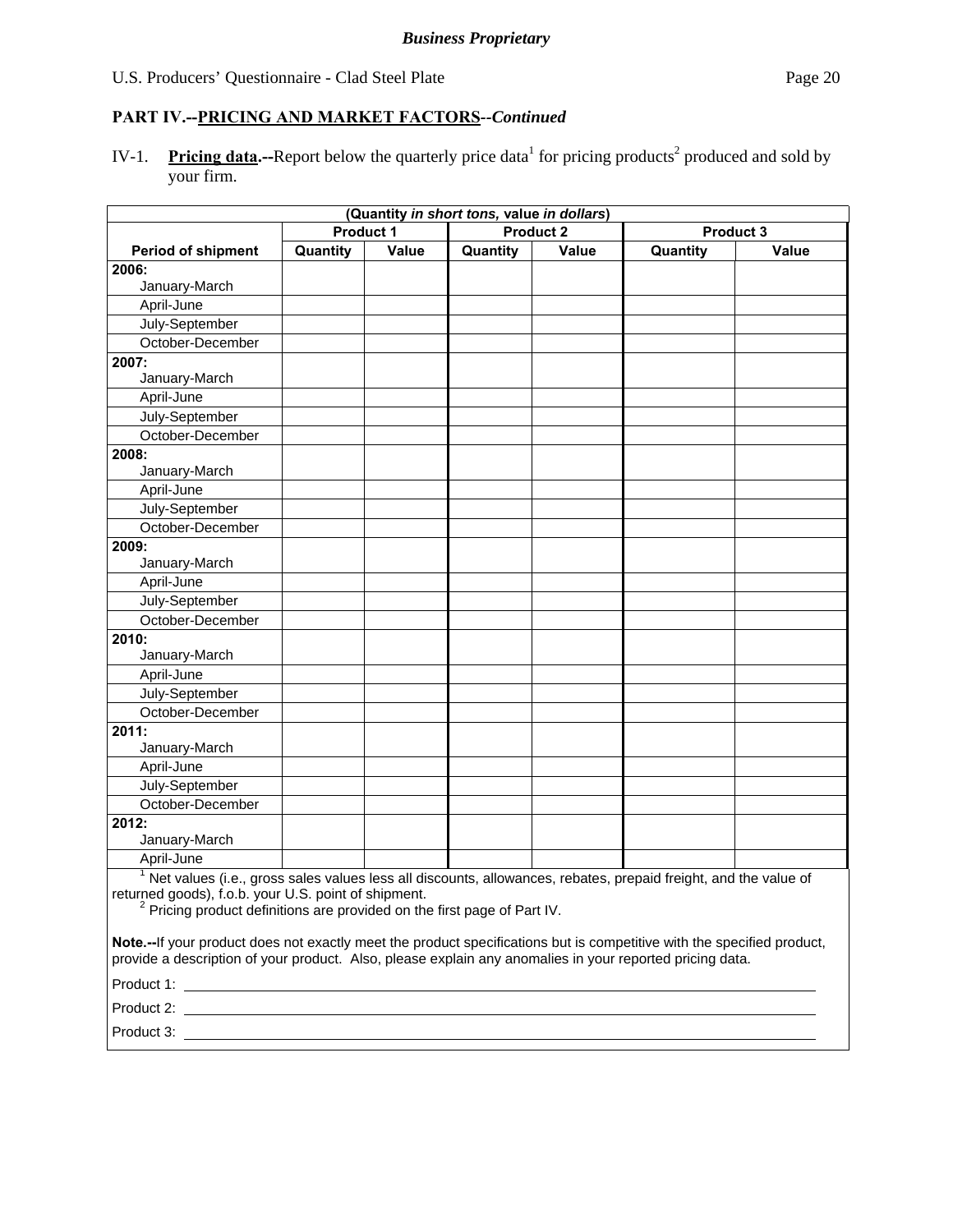# **PART IV.--PRICING AND MARKET FACTORS***--Continued*

IV-1. Pricing data (continued).--Report below the quarterly price data<sup>1</sup> for pricing products<sup>2</sup> produced and sold by your firm.

| (Quantity in short tons, value in dollars)                                                                                                                                                                                                                                                                                                                                                            |           |       |           |              |  |  |
|-------------------------------------------------------------------------------------------------------------------------------------------------------------------------------------------------------------------------------------------------------------------------------------------------------------------------------------------------------------------------------------------------------|-----------|-------|-----------|--------------|--|--|
|                                                                                                                                                                                                                                                                                                                                                                                                       | Product 4 |       | Product 5 |              |  |  |
| <b>Period of shipment</b>                                                                                                                                                                                                                                                                                                                                                                             | Quantity  | Value | Quantity  | <b>Value</b> |  |  |
| 2006:                                                                                                                                                                                                                                                                                                                                                                                                 |           |       |           |              |  |  |
| January-March                                                                                                                                                                                                                                                                                                                                                                                         |           |       |           |              |  |  |
| April-June                                                                                                                                                                                                                                                                                                                                                                                            |           |       |           |              |  |  |
| July-September                                                                                                                                                                                                                                                                                                                                                                                        |           |       |           |              |  |  |
| October-December                                                                                                                                                                                                                                                                                                                                                                                      |           |       |           |              |  |  |
| 2007:                                                                                                                                                                                                                                                                                                                                                                                                 |           |       |           |              |  |  |
| January-March                                                                                                                                                                                                                                                                                                                                                                                         |           |       |           |              |  |  |
| April-June                                                                                                                                                                                                                                                                                                                                                                                            |           |       |           |              |  |  |
| July-September                                                                                                                                                                                                                                                                                                                                                                                        |           |       |           |              |  |  |
| October-December                                                                                                                                                                                                                                                                                                                                                                                      |           |       |           |              |  |  |
| 2008:                                                                                                                                                                                                                                                                                                                                                                                                 |           |       |           |              |  |  |
| January-March                                                                                                                                                                                                                                                                                                                                                                                         |           |       |           |              |  |  |
| April-June                                                                                                                                                                                                                                                                                                                                                                                            |           |       |           |              |  |  |
| July-September                                                                                                                                                                                                                                                                                                                                                                                        |           |       |           |              |  |  |
| October-December                                                                                                                                                                                                                                                                                                                                                                                      |           |       |           |              |  |  |
| 2009:                                                                                                                                                                                                                                                                                                                                                                                                 |           |       |           |              |  |  |
| January-March                                                                                                                                                                                                                                                                                                                                                                                         |           |       |           |              |  |  |
| April-June                                                                                                                                                                                                                                                                                                                                                                                            |           |       |           |              |  |  |
| July-September                                                                                                                                                                                                                                                                                                                                                                                        |           |       |           |              |  |  |
| October-December                                                                                                                                                                                                                                                                                                                                                                                      |           |       |           |              |  |  |
| 2010:                                                                                                                                                                                                                                                                                                                                                                                                 |           |       |           |              |  |  |
| January-March                                                                                                                                                                                                                                                                                                                                                                                         |           |       |           |              |  |  |
| April-June                                                                                                                                                                                                                                                                                                                                                                                            |           |       |           |              |  |  |
| July-September                                                                                                                                                                                                                                                                                                                                                                                        |           |       |           |              |  |  |
| October-December                                                                                                                                                                                                                                                                                                                                                                                      |           |       |           |              |  |  |
| 2011:                                                                                                                                                                                                                                                                                                                                                                                                 |           |       |           |              |  |  |
| January-March                                                                                                                                                                                                                                                                                                                                                                                         |           |       |           |              |  |  |
| April-June                                                                                                                                                                                                                                                                                                                                                                                            |           |       |           |              |  |  |
| July-September                                                                                                                                                                                                                                                                                                                                                                                        |           |       |           |              |  |  |
| October-December                                                                                                                                                                                                                                                                                                                                                                                      |           |       |           |              |  |  |
| 2012:                                                                                                                                                                                                                                                                                                                                                                                                 |           |       |           |              |  |  |
| January-March                                                                                                                                                                                                                                                                                                                                                                                         |           |       |           |              |  |  |
| April-June                                                                                                                                                                                                                                                                                                                                                                                            |           |       |           |              |  |  |
| <sup>1</sup> Net values (i.e., gross sales values less all discounts, allowances, rebates, prepaid freight, and the value of<br>returned goods), f.o.b. your U.S. point of shipment.<br><sup>2</sup> Pricing product definitions are provided on the first page of Part IV.<br>Note.--If your product does not exactly meet the product specifications but is competitive with the specified product, |           |       |           |              |  |  |
| provide a description of your product. Also, please explain any anomalies in your reported pricing data.                                                                                                                                                                                                                                                                                              |           |       |           |              |  |  |

Product 4: <u>contract the contract of the contract of the contract of the contract of the contract of the contract of the contract of the contract of the contract of the contract of the contract of the contract of the contr</u>

Product 5: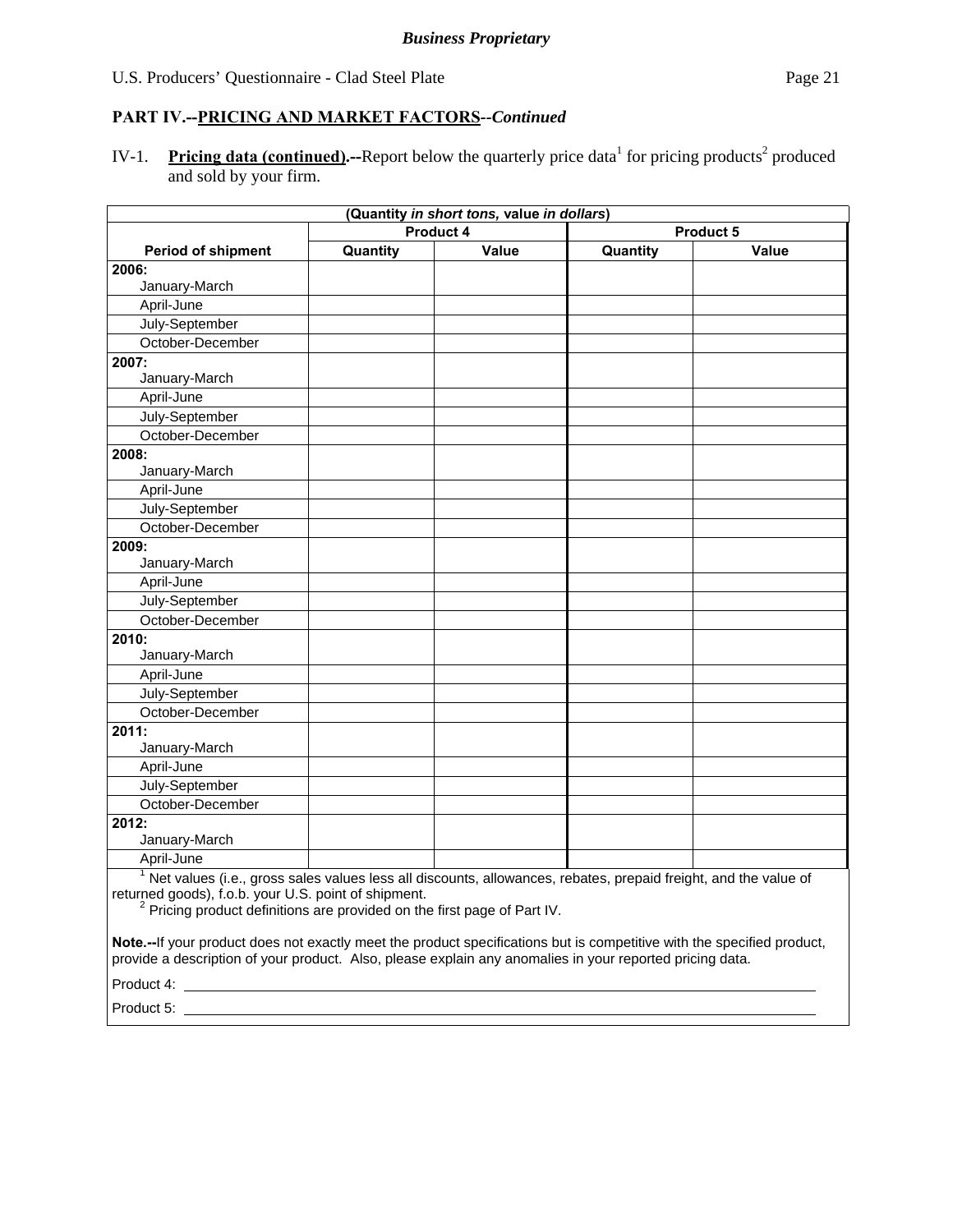## **PART IV.--PRICING AND MARKET FACTORS***--Continued*

IV-2. **Price setting.--** How does your firm determine the prices that it charges for sales of clad steel plate (*check all that apply*)? If your firm issues price lists, please submit sample pages of a recent list.

| Transaction<br>b٧<br>transaction | <b>Contracts</b> | <b>Set</b><br>price<br>lists | <b>Other</b> | If other, describe |
|----------------------------------|------------------|------------------------------|--------------|--------------------|
|                                  |                  |                              |              |                    |

IV-3. **Discount policy.--** Please indicate and describe your firm's discount policies (*check all that apply*).

| Quantity<br>discounts | Annual<br>total<br>volume<br>discounts | No<br>discount<br>policy | <b>Other</b> | <b>Describe</b> |
|-----------------------|----------------------------------------|--------------------------|--------------|-----------------|
|                       |                                        |                          |              |                 |

#### IV-4. **Pricing terms for clad steel plate.--**

(a) What are your firm's typical sales terms for its U.S.-produced clad steel plate?

| Net 30 days | Net 60 days | 2/10 net 30 days | Other (specify) |
|-------------|-------------|------------------|-----------------|
|             |             |                  |                 |

(b) On what basis are your prices of domestic clad steel plate usually quoted *(check one)*?

| <b>Delivered</b> | F.o.b. | If f.o.b., specify point |
|------------------|--------|--------------------------|
|                  |        |                          |

IV-5. **Contract versus spot.--** Approximately what share of your firm's sales of its U.S.-produced clad steel plate in 2011 was on a (1) long-term contract basis, (2) short-term contract basis, and (3) spot sales basis?

| Type of sale                                                                       | <b>Share of</b><br>2011 sales |   |
|------------------------------------------------------------------------------------|-------------------------------|---|
| <b>Long-term contracts</b> (multiple deliveries for more<br>than 12 months)        |                               | % |
| <b>Short-term contracts</b> (multiple deliveries up to and<br>including 12 months) |                               | ℅ |
| <b>Spot sales</b> (for a single delivery)                                          |                               | % |
| 'otal                                                                              | 100                           | % |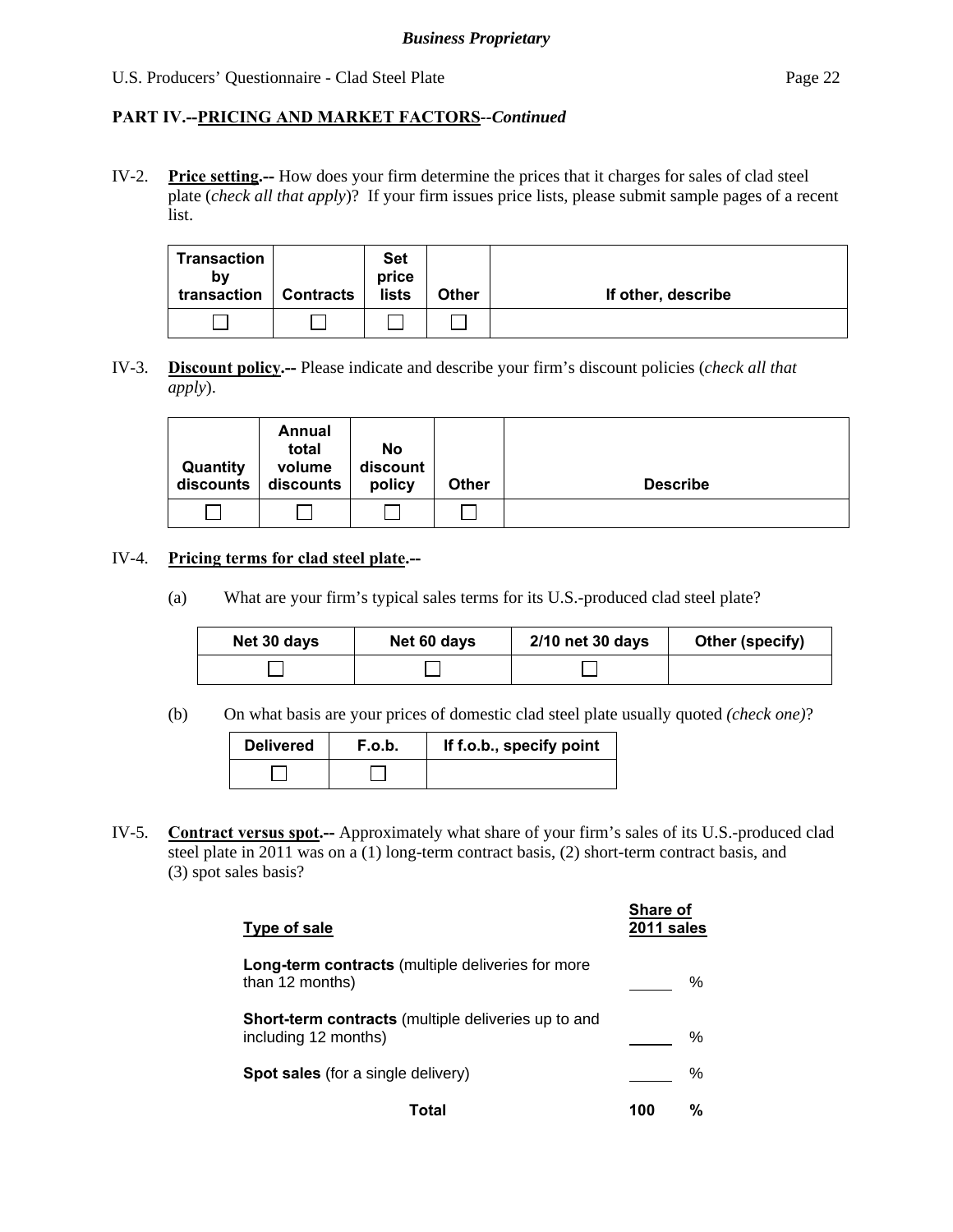#### **PART IV.--PRICING AND MARKET FACTORS***--Continued*

IV-6. **Contract provisions.—** Please fill out the table with respect to provisions of your typical sales contracts for clad steel plate (or check "not applicable" if your firm does not sell on a long-term and/or short-term contract basis).

| <b>Typical sales contract</b><br>provisions | <b>Item</b>    | <b>Short-term contracts</b><br>(multiple deliveries up to<br>and including 12 months) | Long-term contracts<br>(multiple deliveries for more<br>than 12 months) |
|---------------------------------------------|----------------|---------------------------------------------------------------------------------------|-------------------------------------------------------------------------|
| Average contract duration                   | Number of days |                                                                                       |                                                                         |
| Price renegotiation (during the             | Yes            |                                                                                       |                                                                         |
| contract period)                            | No             |                                                                                       |                                                                         |
|                                             | Quantity       |                                                                                       |                                                                         |
| Fixed quantity and/or price                 | Price          |                                                                                       |                                                                         |
|                                             | Both           |                                                                                       |                                                                         |
|                                             | Yes            |                                                                                       |                                                                         |
| Meet or release provision                   | No             |                                                                                       |                                                                         |
| Not applicable                              |                |                                                                                       |                                                                         |

IV-7. **Lead times.--**What is the average lead time between a customer's order and the date of delivery for your firm's sales of your U.S.-produced clad steel plate?

| <b>Source</b>     | Share of<br>2011 sales | Lead time (days) |
|-------------------|------------------------|------------------|
| From inventory    | ℅                      |                  |
| Produced to order | ℅                      |                  |
| Total             | 100 $%$                |                  |

#### IV-8. **Shipping information.--**

- (a) What is the approximate percentage of the total delivered cost of clad steel plate that is accounted for by U.S. inland transportation costs? \_\_\_\_\_ %
- (b) Who generally arranges the transportation to your customers' locations? Your firm Purchaser *(check one)*
- (c) Indicate the approximate percentage of your sales of clad steel plate that is delivered the following distances from your production facility.

| <b>Distance from production facility</b> | <b>Share</b> |
|------------------------------------------|--------------|
| Within 100 miles                         | %            |
| 101 to 1,000 miles                       | %            |
| Over 1,000 miles                         | %            |
| Total                                    | %<br>100     |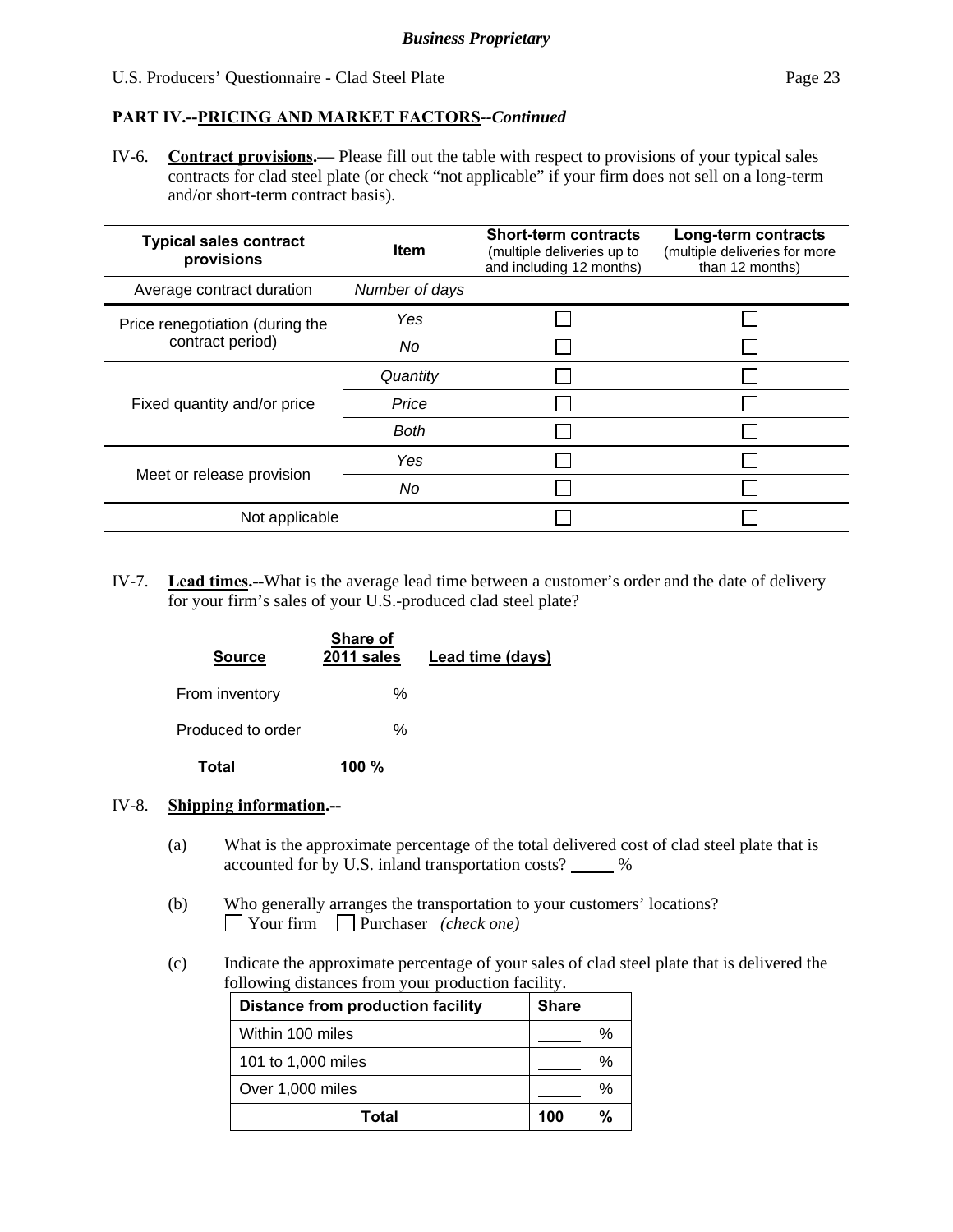## **PART IV.--PRICING AND MARKET FACTORS***--Continued*

IV-9. **Geographical shipments.--** What is the geographic market area in the United States served by your firm's clad steel plate? (check all that apply)

| Geographic area                                                                                                             | $\sqrt{}$ if applicable |
|-----------------------------------------------------------------------------------------------------------------------------|-------------------------|
| Northeast.-CT, ME, MA, NH, NJ, NY, PA, RI, and VT.                                                                          |                         |
| <b>Midwest.</b> –IL, IN, IA, KS, MI, MN, MO, NE, ND, OH, SD, and WI.                                                        |                         |
| <b>Southeast.–AL, DE, DC, FL, GA, KY, MD, MS, NC, SC, TN, VA, and WV.</b>                                                   |                         |
| <b>Central Southwest.–AR, LA, OK, and TX.</b>                                                                               |                         |
| <b>Mountains.-AZ, CO, ID, MT, NV, NM, UT, and WY.</b>                                                                       |                         |
| <b>Pacific Coast.–CA, OR, and WA.</b>                                                                                       |                         |
| <b>Other</b> .-All other markets in the United States not previously listed, including AK, HI,<br>PR, and VI, among others. |                         |

IV-10. **End uses.--**List the end uses of the clad steel plate that you manufacture. For each end-use product, what percentage of the <u>total cost</u> is accounted for by clad steel plate and other inputs?

|                 | Share of total cost of end use product<br>accounted for by |                        |              |
|-----------------|------------------------------------------------------------|------------------------|--------------|
| End use product | Clad steel plate<br>(percent)                              | Other inputs (percent) | <b>Total</b> |
|                 | %                                                          | %                      | 100%         |
|                 | %                                                          | %                      | 100%         |
|                 | %                                                          | %                      | 100%         |

IV-11. **Changes in end uses.--**Have there been any changes in the end uses of clad steel plate since 2006? Do you anticipate any future changes?

| Changes in end<br>uses | <b>No</b> | Yes | <b>Explain</b> |
|------------------------|-----------|-----|----------------|
| Changes since<br>2006  |           |     |                |
| Anticipated<br>changes |           |     |                |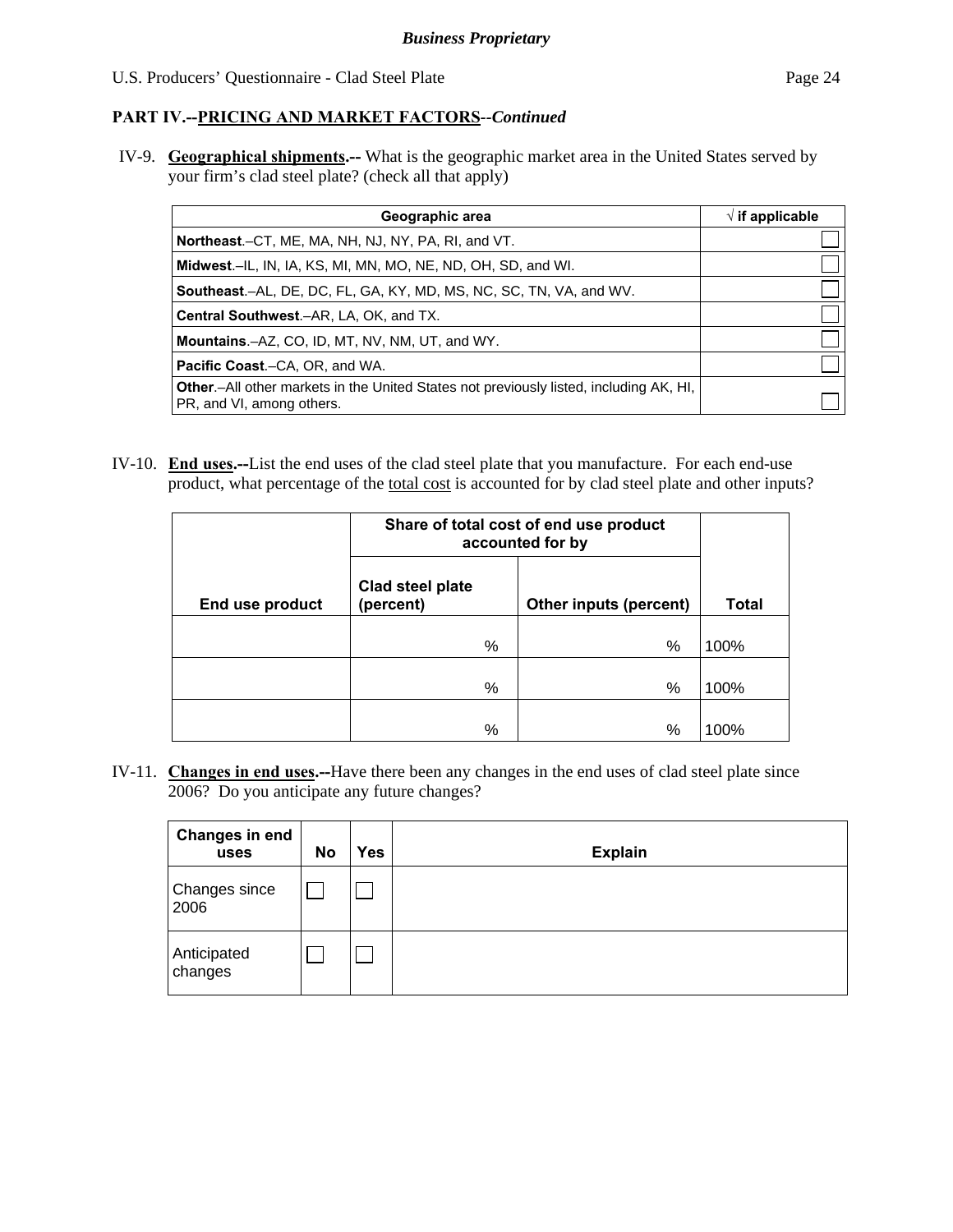## **PART IV.--PRICING AND MARKET FACTORS***--Continued*

IV-12. **Substitutes.--** Can other products be substituted for clad steel plate?

 $\Box$  No  $\Box$  Yes--Please fill out the table.

|     |                                         |                                                | What<br>thickness                  |    |            | Have changes in the prices of this substitute<br>affected the price for clad steel plate? |
|-----|-----------------------------------------|------------------------------------------------|------------------------------------|----|------------|-------------------------------------------------------------------------------------------|
|     | <b>Substitute</b>                       | End use in which<br>this substitute is<br>used | of clad<br>plate can it<br>replace | No | <b>Yes</b> | <b>Explanation</b>                                                                        |
| 1.  | Solid alloys                            |                                                |                                    |    |            |                                                                                           |
| 2.1 | Carbon steel plate<br>with weld overlay |                                                |                                    |    |            |                                                                                           |
| 3.  |                                         |                                                |                                    |    |            |                                                                                           |
| 4.  |                                         |                                                |                                    |    |            |                                                                                           |

IV-13. **Changes in substitutes.--** Have there been any changes in the number or types of products that can be substituted for clad steel plate since 2006? Do you anticipate any future changes?

| <b>Changes in</b><br>substitutes | No | Yes | <b>Explain</b> |
|----------------------------------|----|-----|----------------|
| <b>Changes since</b><br>2006     |    |     |                |
| Anticipated<br>changes           |    |     |                |

## IV-14. **Raw materials.- -**

l

 $\overline{a}$ 

(a) To what extent have changes in the prices of raw materials affected your firm's selling prices for clad steel plate since 2006?

(b) Do you anticipate changes in your raw material costs in the foreseeable future?

| $\Box$ No | $\Box$ Yes--Please explain. |
|-----------|-----------------------------|
|-----------|-----------------------------|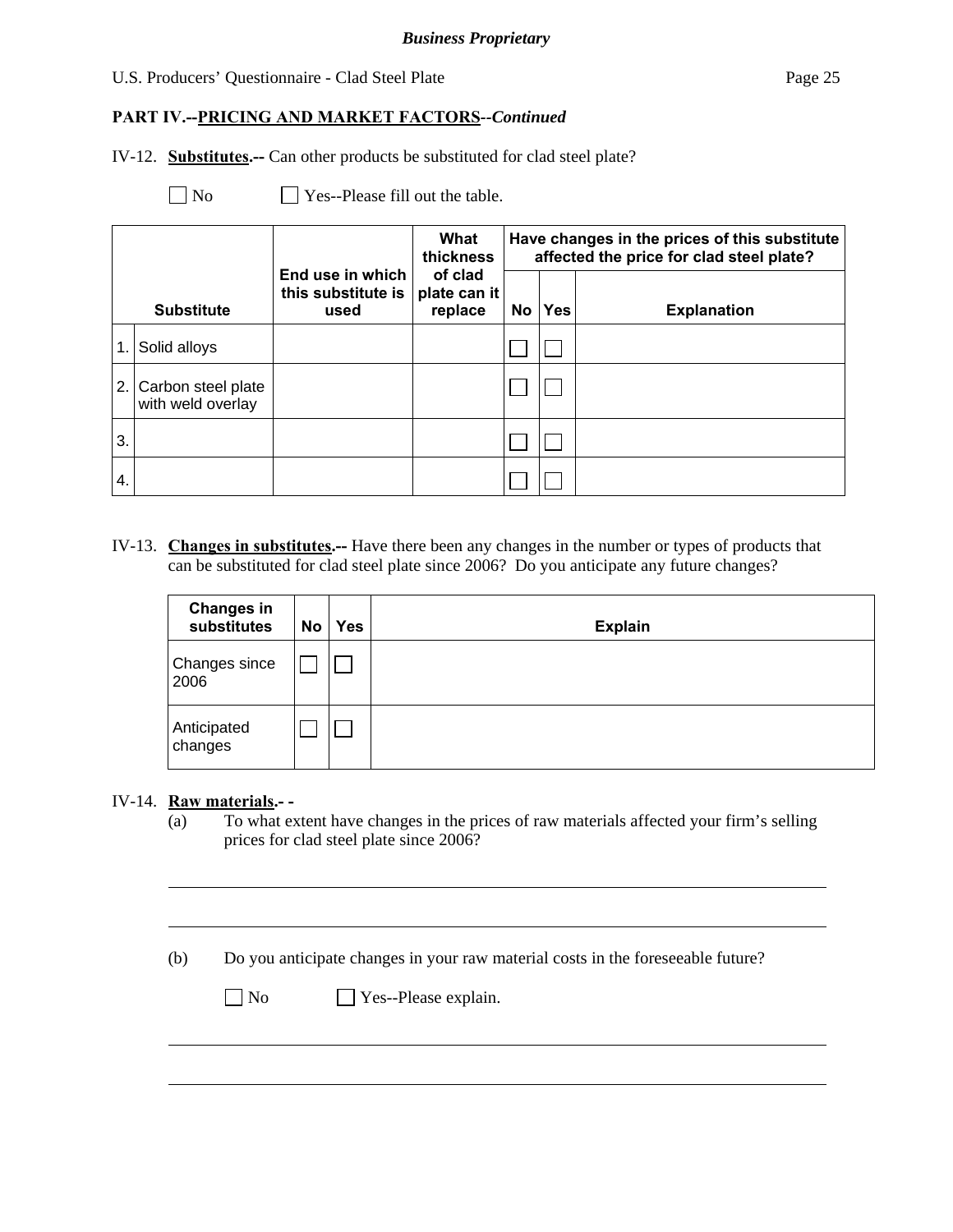# **PART IV.--PRICING AND MARKET FACTORS***--Continued*

| IV-15. Changes in factors affecting supply.--Have any changes occurred in any other factors affecting<br>supply (e.g., changes in availability or prices of energy or labor; transportation conditions;<br>production capacity and/or methods of production; technology; export markets; or alternative<br>production opportunities) that affected the availability of U.S.-produced clad steel plate in the<br>U.S. market since 2006? |                                                                                                                                                                                           |  |  |  |
|-----------------------------------------------------------------------------------------------------------------------------------------------------------------------------------------------------------------------------------------------------------------------------------------------------------------------------------------------------------------------------------------------------------------------------------------|-------------------------------------------------------------------------------------------------------------------------------------------------------------------------------------------|--|--|--|
| N <sub>o</sub>                                                                                                                                                                                                                                                                                                                                                                                                                          | $\Box$ Yes--Please note the time period(s) of any such changes, the factors(s)<br>involved, and the impact such changes had on your shipment volumes<br>and prices.                       |  |  |  |
|                                                                                                                                                                                                                                                                                                                                                                                                                                         |                                                                                                                                                                                           |  |  |  |
|                                                                                                                                                                                                                                                                                                                                                                                                                                         | IV-16. Availability of supply (U.S.-produced).--                                                                                                                                          |  |  |  |
| (a)<br>Do you anticipate any changes in terms of the availability of U.S.-produced clad steel<br>plate in the U.S. market in the future?                                                                                                                                                                                                                                                                                                |                                                                                                                                                                                           |  |  |  |
|                                                                                                                                                                                                                                                                                                                                                                                                                                         | No change<br>Increase<br>Decrease                                                                                                                                                         |  |  |  |
| (b)                                                                                                                                                                                                                                                                                                                                                                                                                                     | If you anticipate changes in supply, please explain.                                                                                                                                      |  |  |  |
|                                                                                                                                                                                                                                                                                                                                                                                                                                         |                                                                                                                                                                                           |  |  |  |
|                                                                                                                                                                                                                                                                                                                                                                                                                                         | IV-17. Availability of supply (nonsubject).--Has the availability of NONSUBJECT clad steel plate<br>(i.e., clad steel plate imported from countries other than Japan) changed since 2006? |  |  |  |
| N <sub>o</sub>                                                                                                                                                                                                                                                                                                                                                                                                                          | Yes--Please explain.                                                                                                                                                                      |  |  |  |
|                                                                                                                                                                                                                                                                                                                                                                                                                                         |                                                                                                                                                                                           |  |  |  |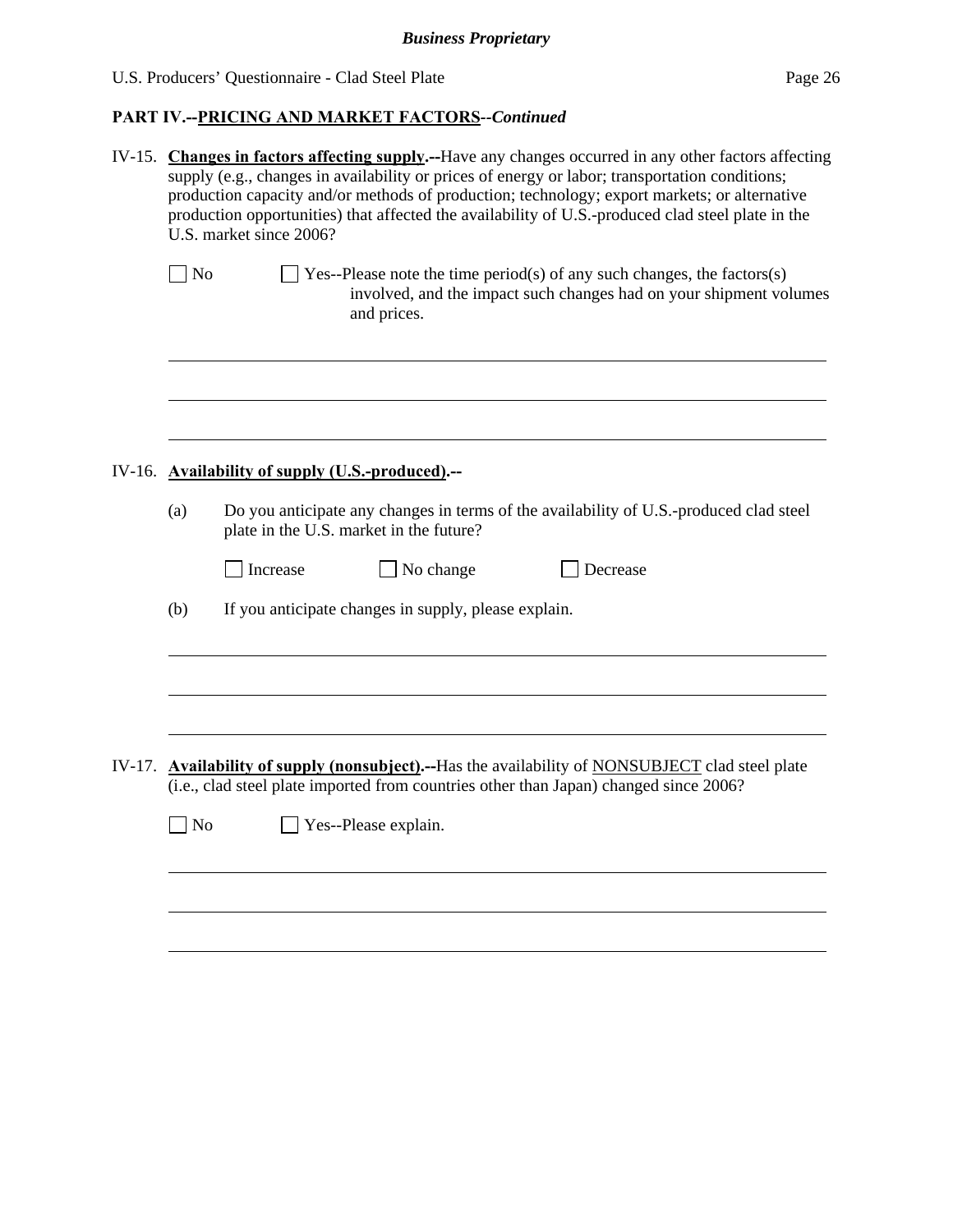l

#### **PART IV.--PRICING AND MARKET FACTORS***--Continued*

IV-18. **Export constraints.--**Describe how easily your firm can shift its sales of clad steel plate between the U.S. market and alternative country markets. In your discussion, please describe any contracts, other sales arrangements, or other constraints that would prevent or retard your firm from shifting clad steel plate between the U.S. and alternative country markets within a 12-month period.

IV-19. **Product changes.--** Have there been any significant changes in the product range, product mix, or marketing of clad steel plate since 2006? Do you anticipate any future changes?

| <b>Changes in</b><br>product range,<br>product mix, or<br>marketing | No | <b>Yes</b> | <b>Explain</b> |
|---------------------------------------------------------------------|----|------------|----------------|
| Changes since<br>2006                                               |    |            |                |
| Anticipated<br>changes                                              |    |            |                |

IV-20. **Demand trends.--** Indicate how demand within the United States and outside of the United States (if known) for clad steel plate has changed since January 1, 2006, and how you anticipate demand will change in the future. Describe the principal factors that have affected, and that you anticipate will affect, these changes in demand.

| <b>Market</b>                                 | <b>Increase</b> | <b>No</b><br>change | <b>Decrease</b> | <b>Fluctuate</b> | <b>Factors</b> |
|-----------------------------------------------|-----------------|---------------------|-----------------|------------------|----------------|
| Demand since 2006                             |                 |                     |                 |                  |                |
| Within<br>the United<br><b>States</b>         |                 |                     |                 |                  |                |
| <b>Outside</b><br>the United<br><b>States</b> | $\mathbf{L}$    |                     |                 |                  |                |
| Anticipated future demand                     |                 |                     |                 |                  |                |
| Within<br>the United<br><b>States</b>         |                 |                     |                 |                  |                |
| <b>Outside</b><br>the United<br><b>States</b> |                 |                     |                 |                  |                |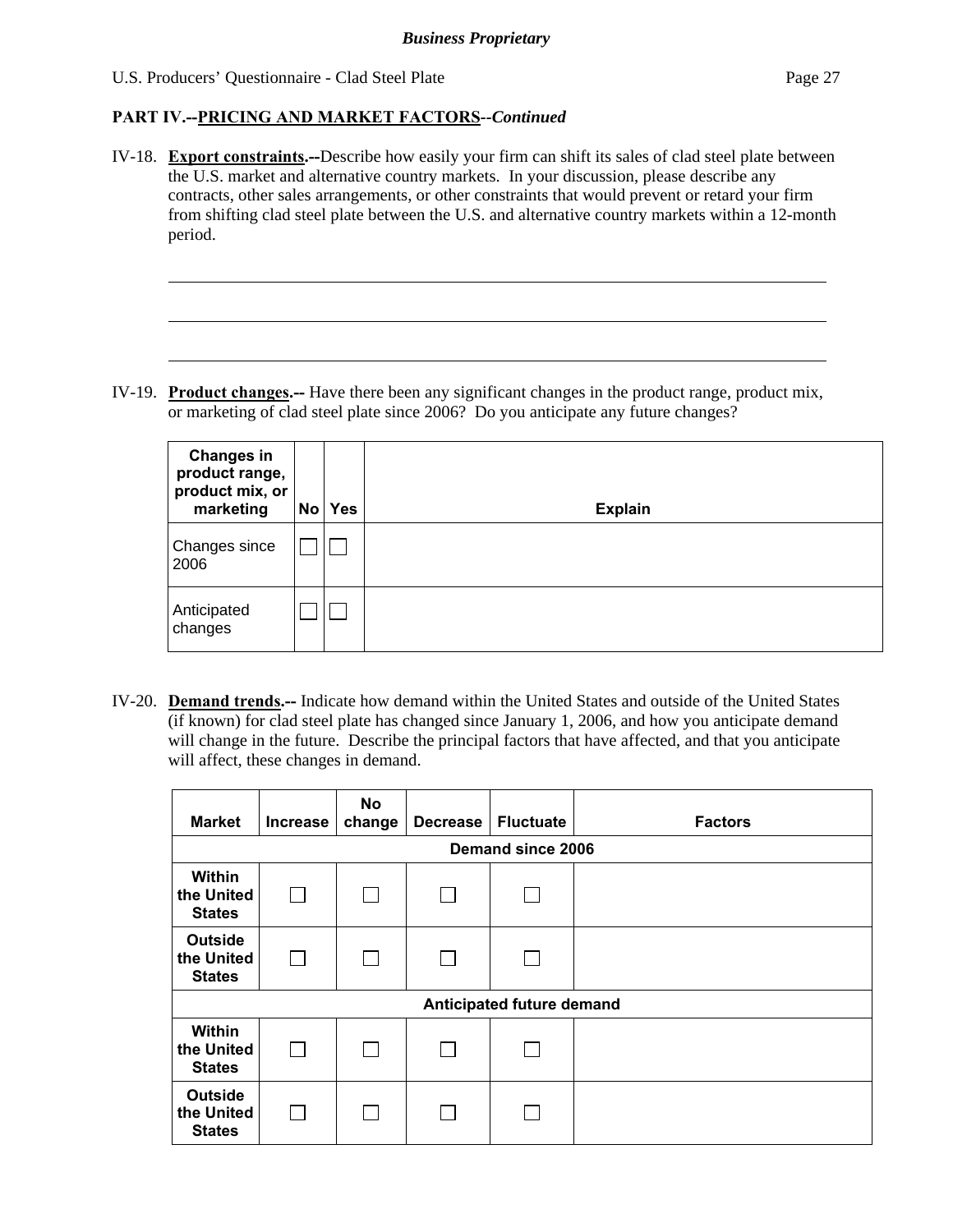#### **PART IV.--PRICING AND MARKET FACTORS***--Continued*

#### IV-21. **Conditions of competition.--**

 $\overline{a}$ 

 $\overline{a}$ 

l

l

a) Is the clad steel plate market subject to business cycles or conditions of competition (including seasonal business) distinctive to clad steel plate?

| $\Box$ No (skip to question IV-22.) | $\Box$ Yes-- Please describe and then answer part (b). |
|-------------------------------------|--------------------------------------------------------|
|-------------------------------------|--------------------------------------------------------|

 (b) If yes, have there been any changes in the business cycles or conditions of competition for clad steel plate since January 1, 2006?

|  | $\Box$ No |  |  |  | $\Box$ Yes-- Please describe. |
|--|-----------|--|--|--|-------------------------------|
|--|-----------|--|--|--|-------------------------------|

IV-22. **Price comparisons.--**Please compare market prices of clad steel plate in U.S. and non-U.S. markets, if known. Provide specific information as to time periods and regions for any price comparisons.

- IV-23. **Market studies.--**Please provide as a separate attachment to this request any studies, surveys, etc. that you are aware of that quantify and/or otherwise discuss clad steel plate supply (including production capacity and capacity utilization) and demand in (1) the United States, (2) each of the other major producing/consuming countries, including Japan, and (3) the world as a whole. Of particular interest is such data from 2006 to the present and forecasts for the future.
- IV-24. **Barriers to trade.--**Are your exports of clad steel plate subject to any tariff or non-tariff barriers to trade in other countries?

 $\Box$  No  $\Box$  Yes--Please list the countries and describe any such barriers and any significant changes in such barriers that have occurred since 2006, or that are expected to occur in the future.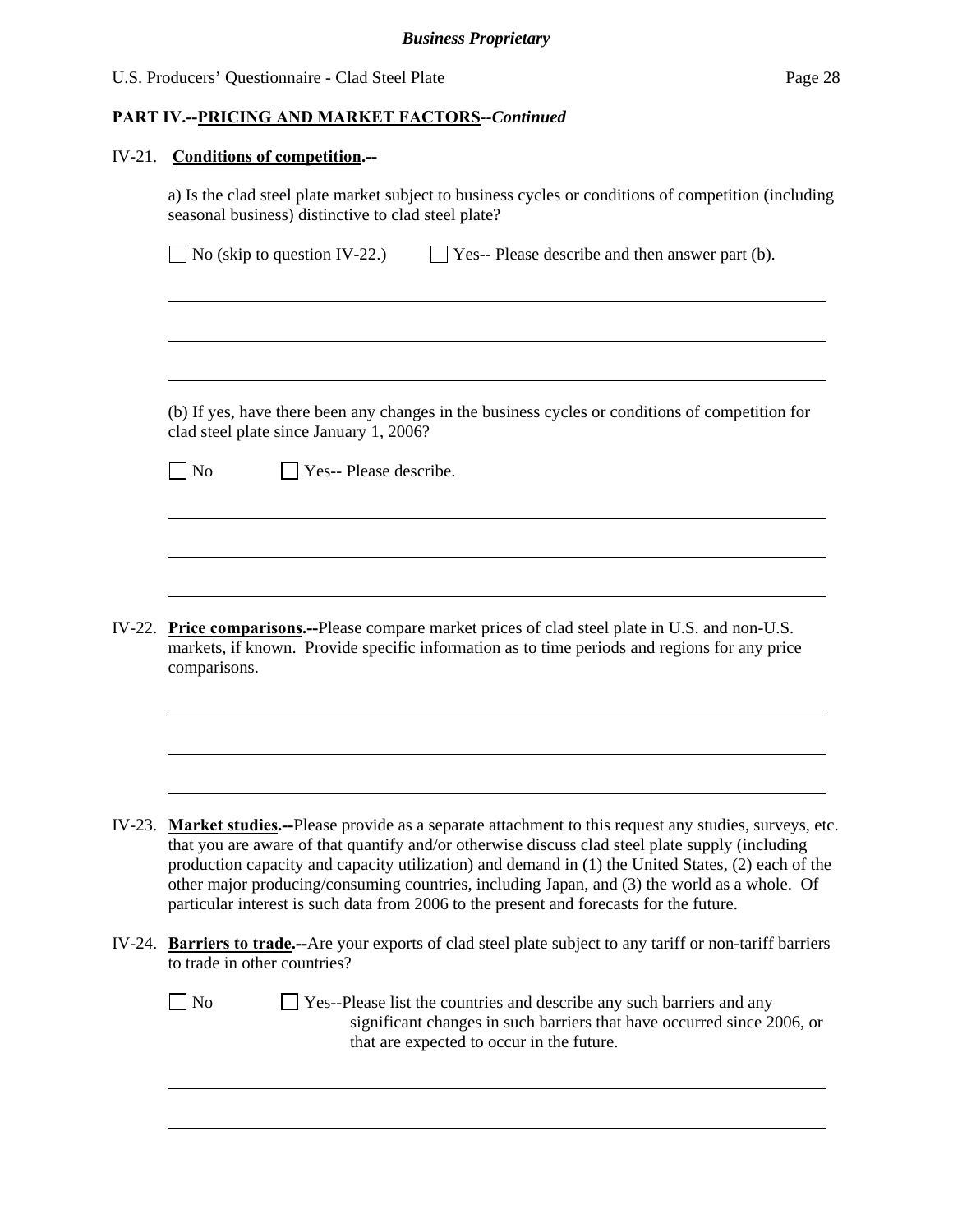### **PART IV.--PRICING AND MARKET FACTORS***--Continued*

IV-25. **Interchangeability.--**Is clad steel plate produced in the United States and in other countries interchangeable (i.e., can they physically be used in the same applications)?

Please indicate A, F, S, N, or 0 in the table below:

- A = the products from a specified country-pair are *always* interchangeable
- $F =$  the products are *frequently* interchangeable
- S = the products are *sometimes* interchangeable
- $N =$  the products are *never* interchangeable
- $0 = no$  *familiarity* with products from a specified country-pair

| Country-pair         | Japan                                                                  | Other countries                                                                             |
|----------------------|------------------------------------------------------------------------|---------------------------------------------------------------------------------------------|
| <b>United States</b> |                                                                        |                                                                                             |
| Japan                |                                                                        |                                                                                             |
|                      | please explain the factors that limit or preclude interchangeable use: | For any country-pair producing clad steel plate that is sometimes or never interchangeable, |